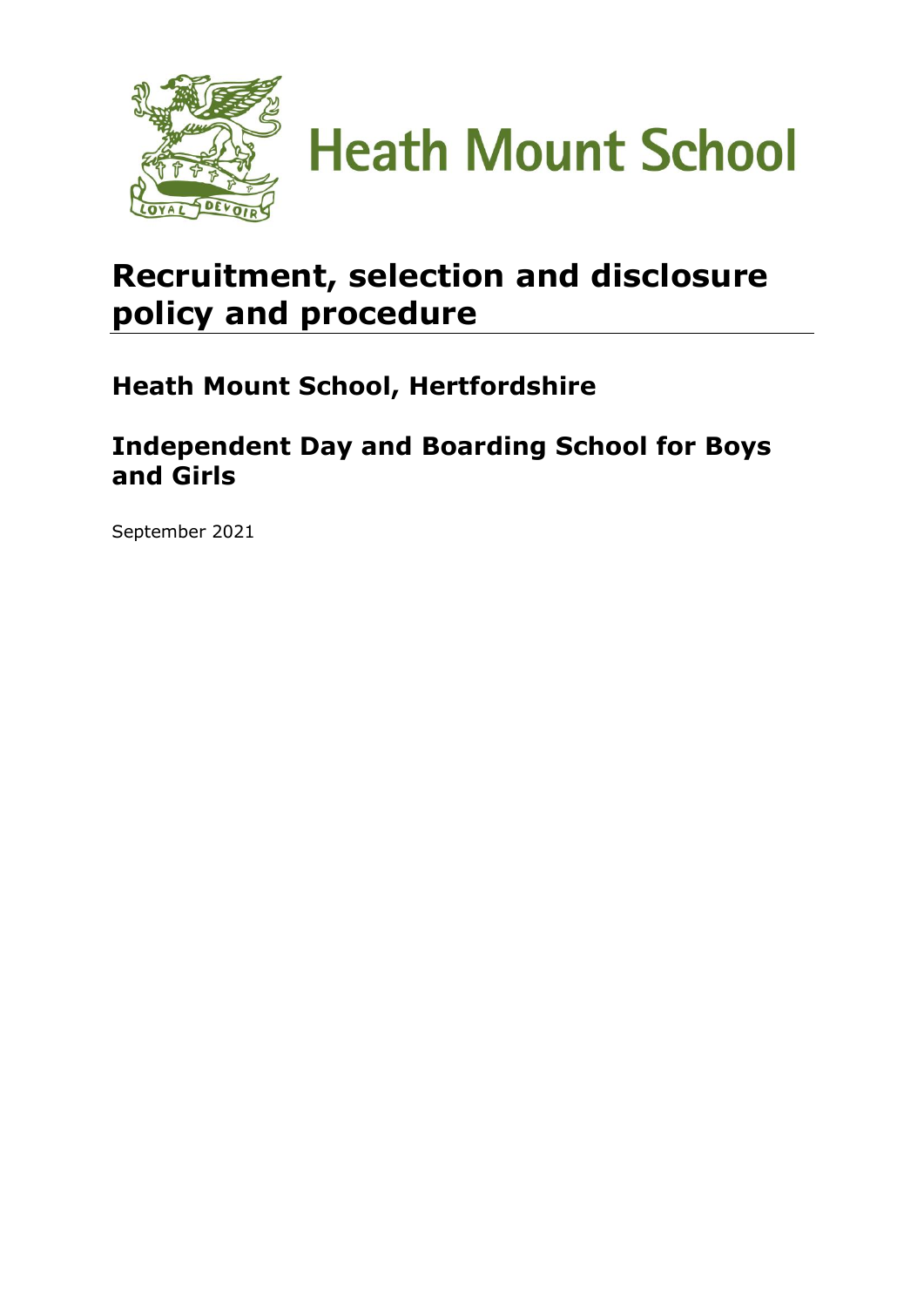# 1 **Introduction**

- 1.1 Heath Mount School (the "School**"**) is committed to providing the best possible care and education to its pupils and to safeguarding and promoting the welfare of children and young people. The School is also committed to providing a supportive and flexible working environment to all its members of staff. The School recognises that, in order to achieve these aims, it is of fundamental importance to attract, recruit and retain staff of the highest calibre who share this commitment.
- 1.2 The aims of the School's recruitment policy are as follows:
	- 1.2.1 to ensure that the best possible staff are recruited on the basis of their merits, abilities and suitability for the position;
	- 1.2.2 to ensure that all job applicants are considered equally and consistently;
	- 1.2.3 to ensure that no job applicant is treated unfairly on any grounds including race, colour, nationality, ethnic or national origin, religion or religious belief, sex or sexual orientation, marital or civil partner status, disability or age;
	- 1.2.4 to ensure compliance with all relevant legislation, recommendations and guidance including the Education (Independent School Standards) Regulations 2014 (ISSRs), the statutory guidance published by the Department for Education (DfE), *Keeping children safe in education* (September 2021) (KCSIE), *Disqualification under the Childcare Act 2006* (DUCA), the Prevent Duty Guidance for England and Wales 2015 (the Prevent Duty Guidance) and any guidance or code of practice published by the Disclosure and Barring Service (DBS); and
	- 1.2.5 to ensure that the School meets its commitment to safeguarding and promoting the welfare of children and young people by carrying out all necessary pre-employment checks.
- 1.3 Employees involved in the recruitment and selection of staff are responsible for familiarising themselves with and complying with the provisions of this policy.

# 2 **Data protection**

2.1 The School is legally required to carry out the pre-appointment checks detailed in this procedure. Staff and prospective staff will be required to provide certain information to the School to enable the School to carry out the checks that are applicable to their role. The School will also be required to provide certain information to third parties, such as the Disclosure and Barring Service and the Teaching Regulation Agency . Failure to provide requested information may result in the School not being able to meet its employment, safeguarding or legal obligations. The School will process personal information in accordance with its Staff Privacy Notice.

# 3 **Recruitment and selection procedure**

3.1 All applicants for employment will be required to complete an **application form** containing questions about their academic and employment history and their suitability for the role. Incomplete application forms will be returned to the applicant where the deadline for completed application forms has not passed. Should there be any gaps in academic or employment history, a satisfactory explanation must be provided. A curriculum vitae will not be accepted in place of the completed application form.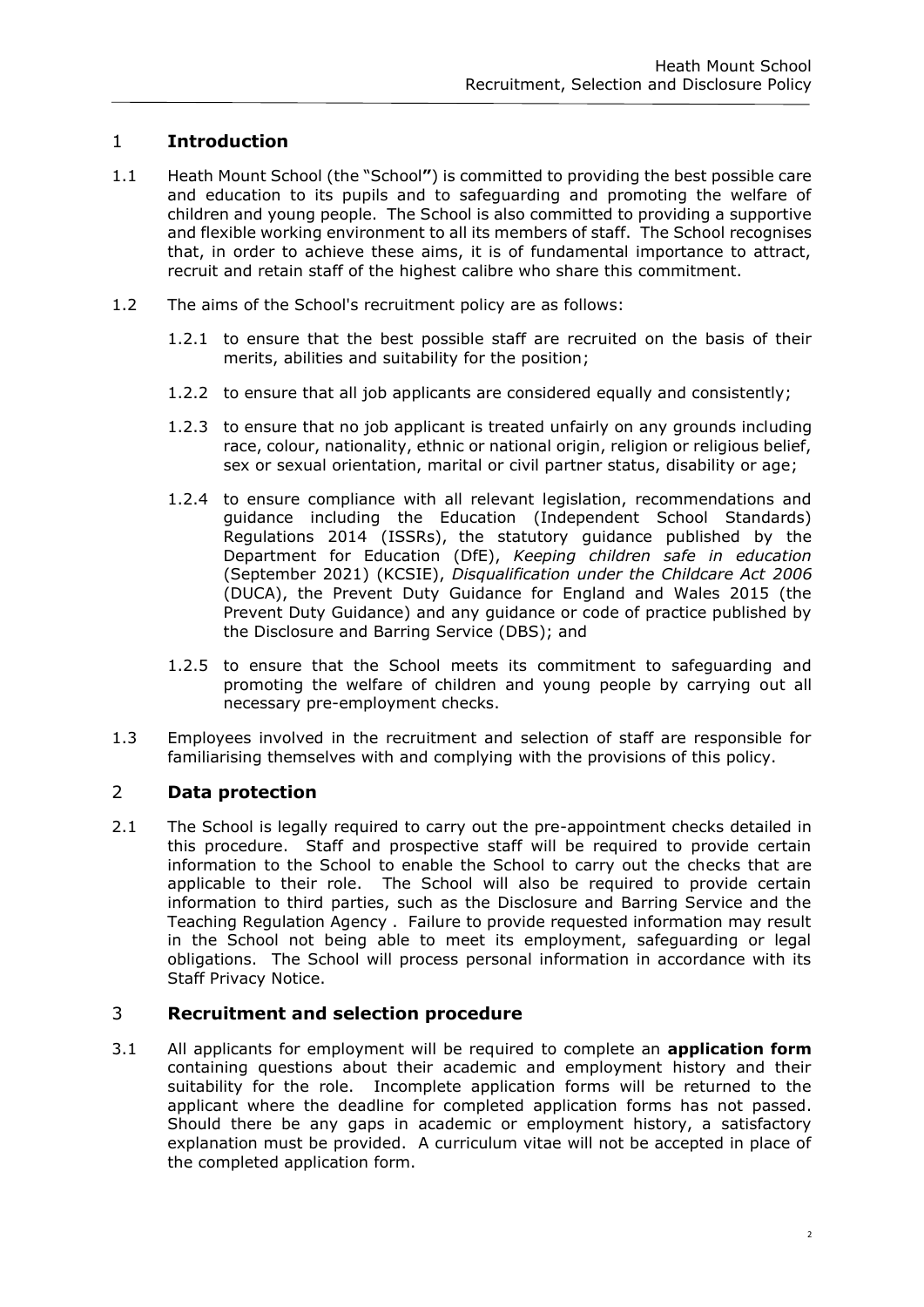- 3.2 Applicants will receive a job description and person specification for the role applied for. Application forms, job descriptions, person specifications this policy and the School's child protection policy are available to download from the School's website and can be printed and forwarded to applicants on request.
- 3.3 The School will then conduct a shortlisting exercise by reviewing all application forms received in order to determine which applicants will be invited for interview. The shortlisting exercise will usually be conducted by two members of staff who will ideally also be involved in the interview process. Some staff are trained in safer recruitment and at least one will be on each interview panel.
- 3.4 Shortlisted applicants may then be invited to attend a **formal interview** at which his / her relevant skills and experience will be discussed in more detail. All shortlisted applicants will be tested at interview about their suitability to work with children.
- 3.5 All shortlisted applicants will be required to complete a self-declaration form prior to interview in which they will be asked to provide information about their criminal records history and other factors relevant to their suitability to work with children. This information will be considered and discussed with applicants at interview.
- 3.6 If it is decided to make an offer of employment following the **formal interview**, any such offer will be conditional on the following:
	- 3.6.1 the agreement of a mutually acceptable start date and the signing of a contract incorporating the School's standard terms and conditions of employment;
	- 3.6.2 verification of the applicant's identity (where that has not previously been verified);
	- 3.6.3 verification of qualifications, whether professional or otherwise, which the School takes into account in making the appointment decision, or which are referred to in the application form, whether a requirement for the role or not;
	- 3.6.4 verification of the applicant's employment history;
	- 3.6.5 the receipt of two references (one of which must be from the applicant's most recent employer) which the School considers to be satisfactory;
	- 3.6.6 for positions which involve "teaching work", information about whether the applicant has ever been referred to, or is the subject of a sanction, restriction or prohibition issued by the Teaching Regulation Agency which renders them unable or unsuitable to work at the School;
	- 3.6.7 for applicants who have carried out teaching work outside the UK, information about whether the applicant has ever been referred to, or is the subject of a sanction issued by a regulator of the teaching profession in any other country which renders them unable or unsuitable to work at the School:
	- 3.6.8 where the position amounts to "regulated activity" (see section 4.11 below) the receipt of an enhanced disclosure from the DBS which the School considers to be satisfactory;
	- 3.6.9 where the position amounts to "regulated activity" (see section 4.11 below) confirmation that the applicant is not named on the Children's Barred List\*;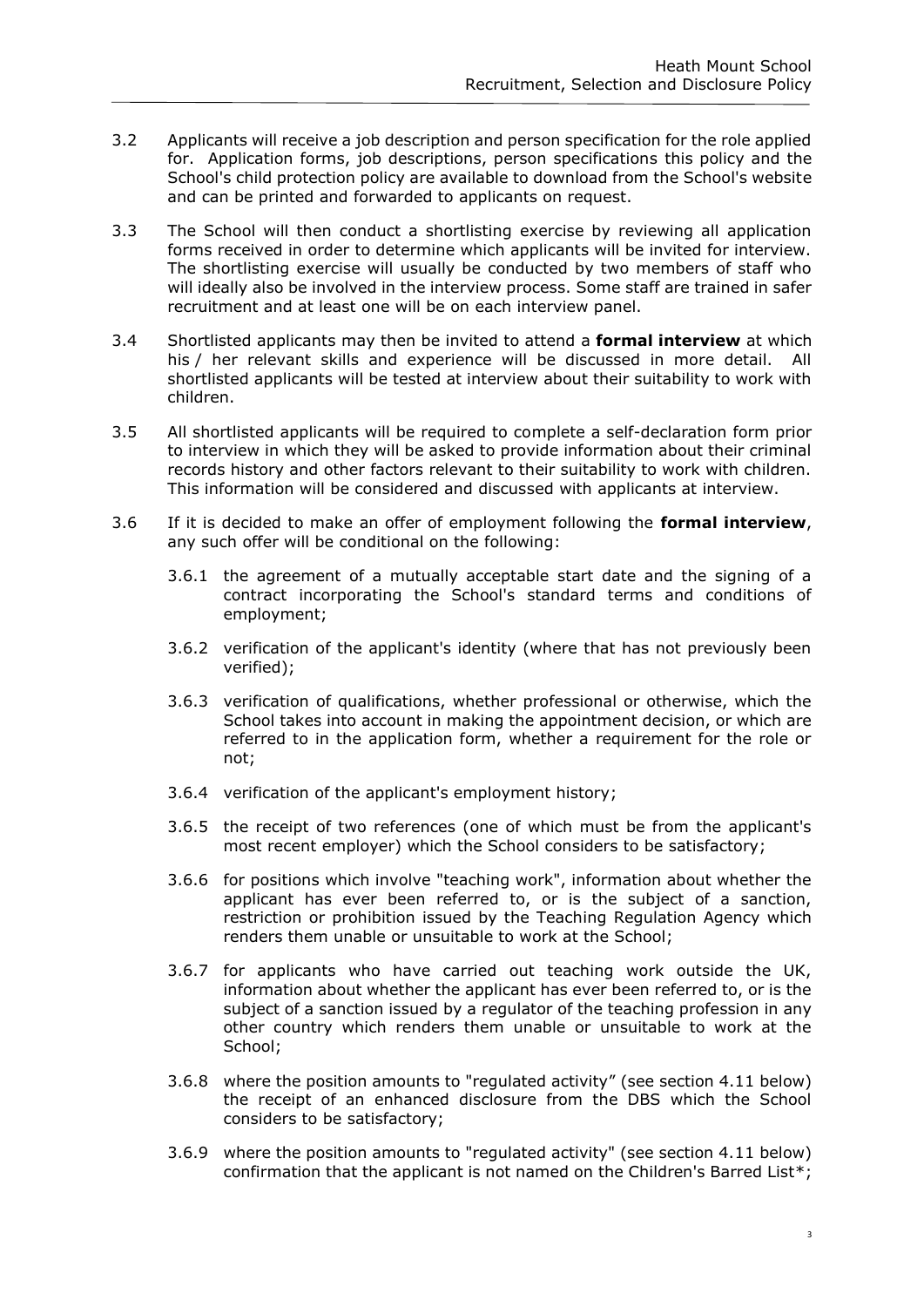- 3.6.10 information about whether the applicant has ever been subject to a direction under section 142 of the Education Act 2002 which renders them unable or unsuitable to work at the School;
- 3.6.11 for management positions, information about whether the applicant has ever been referred to the Department for Education, or is the subject of a direction under section 128 of the Education and Skills Act 2008 which renders them unable or unsuitable to work at the School;
- 3.6.12 confirmation that the applicant is not disqualified from acting as a trustee / governor or senior manager of a charity under the Charities Act 2011 (if applicable, see section 4.16 below);
- 3.6.13 confirmation that the applicant is not disqualified from working in connection with early or later years provision (if applicable, see section 4.21 below);
- 3.6.14 verification of the applicant's medical fitness for the role (see section 4.22 below);
- 3.6.15 verification of the applicant's right to work in the UK; and
- 3.6.16 any further checks which the School decides are necessary as a result of the applicant having lived or worked outside of the UK which may include an overseas criminal records check, certificate of good conduct or professional references.
- 3.7 **\*The School is not permitted to check the Children's Barred List unless an individual will be engaging in "regulated activity". The School is required to carry out an enhanced DBS check for all staff, supply staff and governors who will be engaging in regulated activity. However, the School can also carry out an enhanced DBS check on a person who would be carrying out regulated activity but for the fact that they do not carry out their duties frequently enough i.e., roles which would amount to regulated activity if carried out more frequently.**
- 3.8 **Whether a position amounts to "regulated activity" must therefore be considered by the School in order to decide which checks are appropriate. It is however likely that in nearly all cases the School will be able to carry out an enhanced DBS check and a Children's Barred List check.**

#### 4 **Pre-employment checks**

- 4.1 In accordance with the recommendations set out in KCSIE, DUCA and the requirements of the ISSRs and the *Boarding schools: national minimum standards* the School carries out a number of pre-employment checks in respect of all prospective staff.
- 4.2 In addition to the checks set out below, the School reserves the right to obtain such formal or informal background information about an applicant as is reasonable in the circumstances to determine whether they are suitable to work at the School. This may include internet and social media searches.
- 4.3 In fulfilling its obligations, the School does not discriminate on the grounds of race, colour, nationality, ethnic or national origin, religion or religious belief, sex or sexual orientation, marital or civil partner status, disability or age.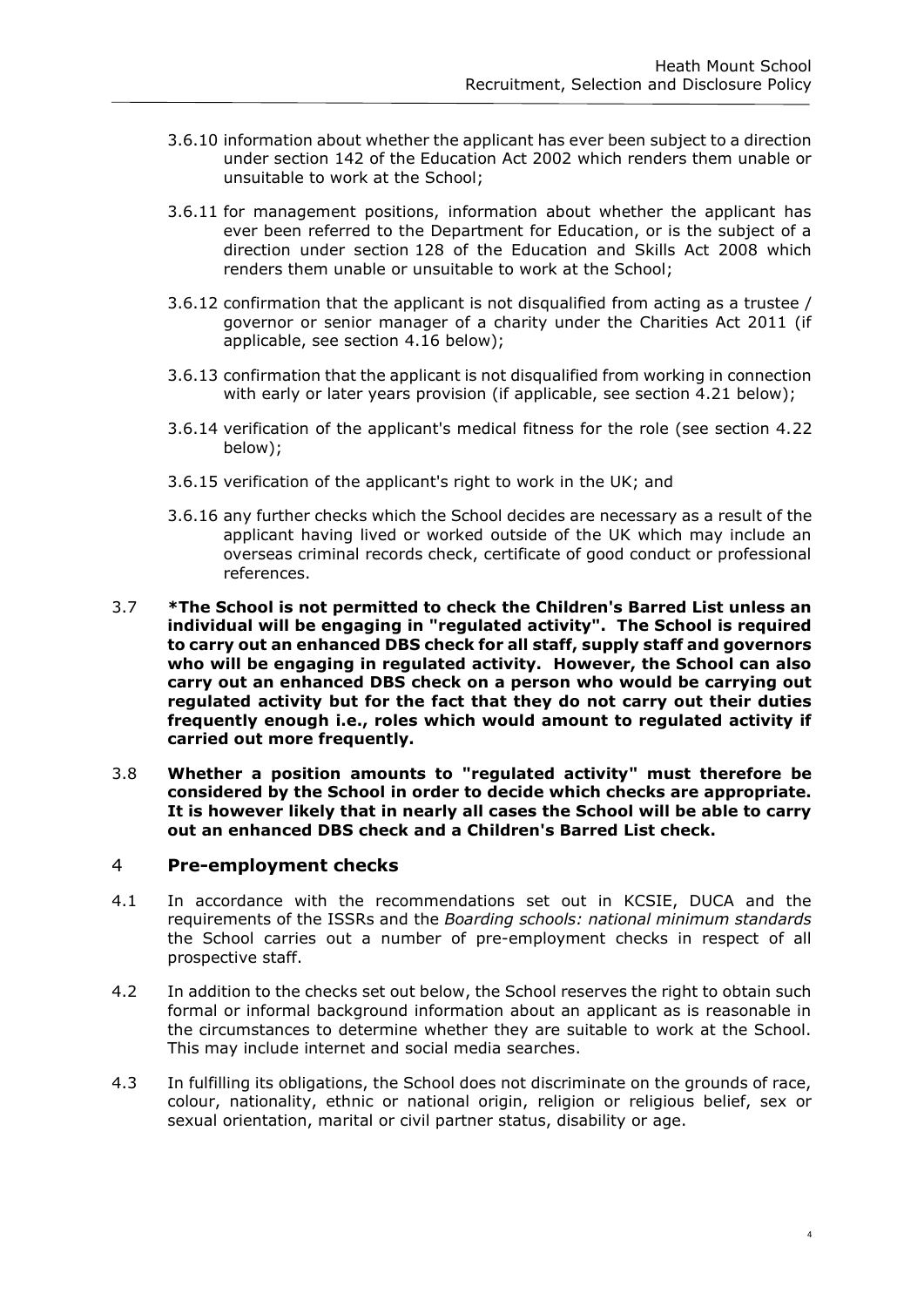# 4.4 **Verification of identity, address, right to work in the UK and qualifications**

- 4.4.1 All applicants who are invited to an interview will be required to bring with them evidence of their identity, right to work in the UK, address and qualifications
- 4.4.2 The School asks for this information at interview to ensure that the person attending interview is who they claim to be, that they are permitted to work for the School if appointed and that they hold appropriate qualifications.
- 4.4.3 **Identity and address**: all applicants must bring with them to interview, original documents which evidence their identity and address as set out below and in the list of valid identity documents at [Appendix 1](#page-19-0) (these requirements comply with DBS identity checking guidelines):
	- (a) one document from Group 1; and
	- (b) two further documents from either of Group 1, Group 2a or Group 2b, one of which must verify the applicant's current address; and

(\*applicants must always provide their birth certificate as one form of identity unless there is good reason why this cannot be provided).

- 4.4.4 Where an applicant claims to have changed their name by deed poll or any other means (e.g., marriage, adoption, statutory declaration) they will be required to provide documentary evidence of the change. They will also be required to provide their birth certificates. The School asks for the date of birth of all applicants in order to verify identity and check for any unexplained discrepancies in the employment and education history. The School does not discriminate on the grounds of age. **Right to work in the UK**: all applicants must also bring to interview a valid form of evidence which confirms their right to work in the UK. Valid forms of evidence can be found in the Home Office 'Right to Work Checklist': (Right to work checklist (publishing.service.gov.uk)).
- 4.4.5 The School will check this evidence in accordance with the Home Office 'Code of Practice on preventing illegal working: Civil penalty scheme for employers: 1 July 2021' (Code of practice on preventing illegal working (publishing.service.gov.uk)).
- 4.4.6 **Qualifications**: all applicants must also bring to interview original documents which evidence any educational and professional qualifications referred to in their application form and / or which the School requests.

#### 4.5 **References**

- 4.5.1 The School will seek to take up references on short listed applicants prior to interview, wherever possible. References may however be taken up after interview by exception / agreement.]
- 4.5.2 Please note that no questions will be asked about health or medical fitness prior to any offer of employment being made.
- 4.5.3 All offers of employment will be subject to the receipt of a minimum of two references which are considered satisfactory by the School and these should be received prior to a short-list interview One of the references must be from the applicant's current or most recent employer. If the current / most recent employment does / did not involve work with children, then the second reference should be from the employer with whom the applicant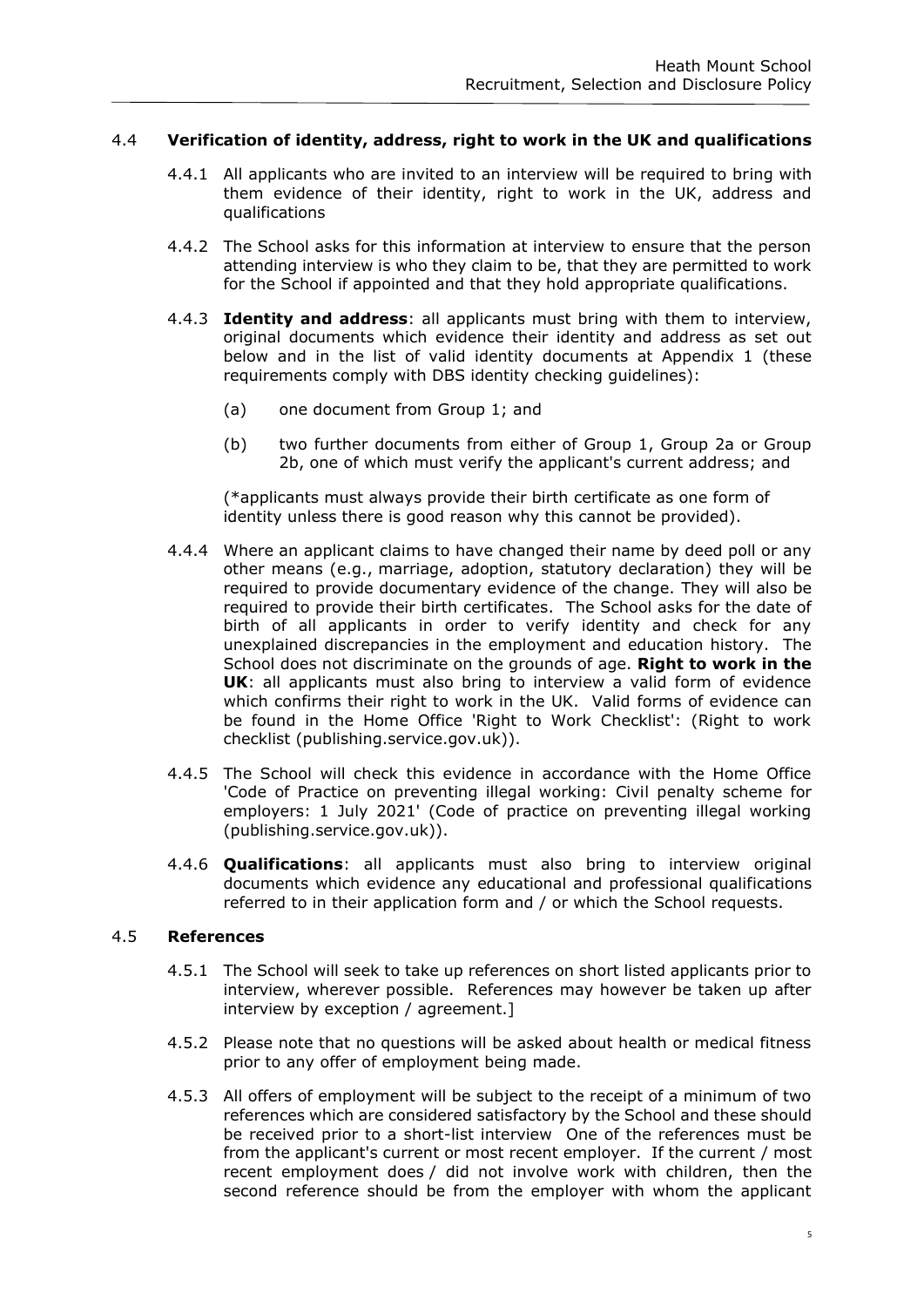most recently worked with children. Neither referee should be a relative or someone known to the applicant solely as a friend.

- 4.5.4 All referees will be asked whether they believe the applicant is suitable for the job for which they have applied and whether they have any reason to believe that the applicant is unsuitable to work with children. All referees will be sent a copy of the job description and person specification for the role for which the applicant has applied. If the referee is a current or previous employer, they will also be asked to confirm the following:
	- (a) the applicant's dates of employment, salary, job title / duties, reason for leaving, performance, sickness\* and disciplinary record;
	- (b) whether the applicant has ever been the subject of disciplinary procedures involving issues related to the safety and welfare of children (including any in which the disciplinary sanction has expired), except where the issues were deemed to have resulted from allegations which were found to be , unsubstantiated, false or malicious;
	- (c) whether any allegations or concerns have been raised about the applicant that relate to the safety and welfare of children or young people or behaviour towards children or young people, except where the allegation or concerns were found to be , unsubstantiated, false or malicious;
	- (d) whether the applicant could be considered to be involved in "extremism" (see the definition of "extremism" at section 7 below).
	- (\*questions about health or sickness records will only be included in reference requests sent out after the offer of employment has been made.)
- 4.5.5 The School will only accept references obtained directly from the referee and it will not rely on references or testimonials provided by the applicant or on open references or testimonials.
- 4.5.6 The School will compare all references with any information given on the application form. Any discrepancies or inconsistencies in the information will be taken up with the applicant and the relevant referee before any appointment is confirmed.
- 4.5.7 Where a reference is not received prior to interview it will be reviewed upon receipt and the School will endeavour to take up a verbal reference before interview, to be confirmed with a written reference. Any discrepancies identified between the reference and the application form and/or the interview assessment form will be considered by the School. The applicant may be asked to provide further information or clarification before an appointment can be confirmed.
- 4.5.8 If factual references are received i.e., those which contain limited information such as job title and dates of employment, this will not necessarily disadvantage an applicant although additional references may be sought before an appointment can be confirmed.
- 4.5.9 The School will telephone any referee to verify the details of the written reference provided.
- 4.5.10 The School treats all references given or received as confidential which means that the applicant will not usually be provided with a copy.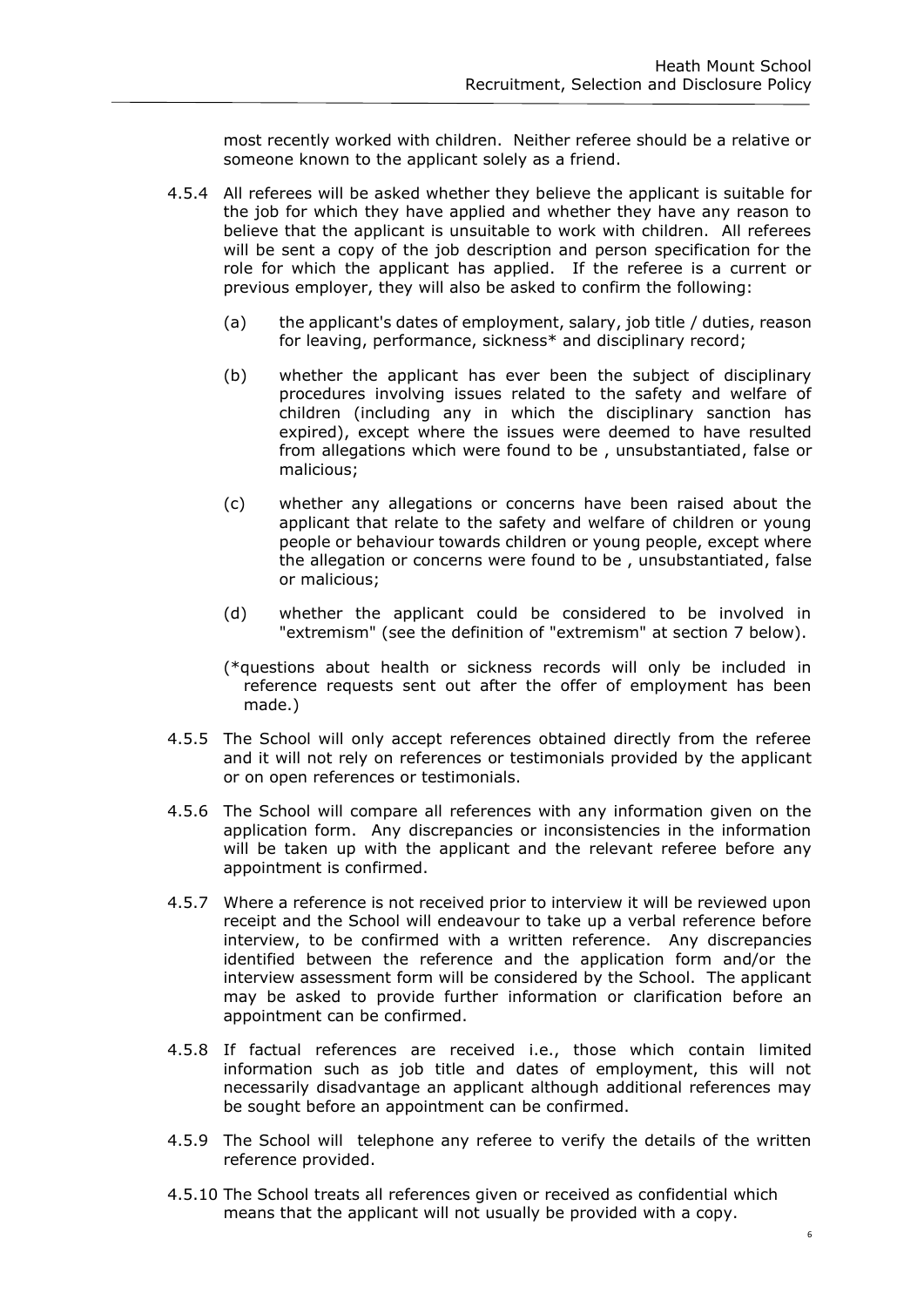#### 4.5.11 **All references received from a school must be completed by a senior person with appropriate authority and countersigned by the Head of that school as accurate in respect of disciplinary investigations.**

4.5.12 All internal candidates who apply for a new role at the School may have their application assessed in accordance with this procedure. References will be taken up on internal candidates as part of the application process but can be provided by colleagues as the School will be the most recent employer and will previously have taken up references from past employers

#### 4.6 **Criminal records checks**

4.6.1 Prior to 29 May 2013 an enhanced disclosure contained details of all convictions on record (including those which are defined as "spent" under the Rehabilitation of Offenders Act 1974) together with details of any cautions, reprimands or warnings held on the Police National Computer. It could also contain non-conviction information from local police records which a chief police officer considered relevant to the role applied for at the School.

# 4.7 **DBS filtering rules**

- 4.7.1 Since 29 May 2013 the DBS commenced the filtering and removal of certain specified information relating to old and minor criminal offences from all criminal records disclosures. The filtering rules developed by the DBS and the Home Office designate certain spent convictions and cautions as "protected". "Protected" convictions and cautions are not included in a DBS certificate and job applicants are not required to disclose them during the recruitment process. It is unlawful for an employer to take into account a conviction or caution that should not have been disclosed. If a protected conviction or caution is inadvertently disclosed to the School during the recruitment process it must be disregarded when making a recruitment decision.
- 4.7.2 A conviction will always be disclosable if it was imposed for a "specified offence" committed at any age. A caution issued for a "specified offence" committed over the age of 18 will always be disclosable. However, a caution issued for a "specified offence" committed under the age of 18 is never disclosable. "Specified offences" are usually of a serious violent or sexual nature or are relevant for safeguarding children and vulnerable adults. The list of "specified offences" can be found at:

[https://www.gov.uk/government/publications/dbs-list-of-offences-that](https://www.gov.uk/government/publications/dbs-list-of-offences-that-will-never-be-filtered-from-a-criminal-record-check)[will-never-be-filtered-from-a-criminal-record-check](https://www.gov.uk/government/publications/dbs-list-of-offences-that-will-never-be-filtered-from-a-criminal-record-check)

#### 4.8 The filtering rules have recently been updated and work as follows: **For those aged 18 or over at the time of an offence**

- 4.8.1 A spent criminal conviction for an offence committed in the United Kingdom when a person was over the age of 18 will not be disclosed in a DBS certificate (and does not have to be disclosed by the job applicant) if:
- 4.8.2
- (a) eleven years have elapsed since the date of conviction;
- (b) it did not result in a custodial sentence and
- (c) It was not imposed for a 'specified offence'.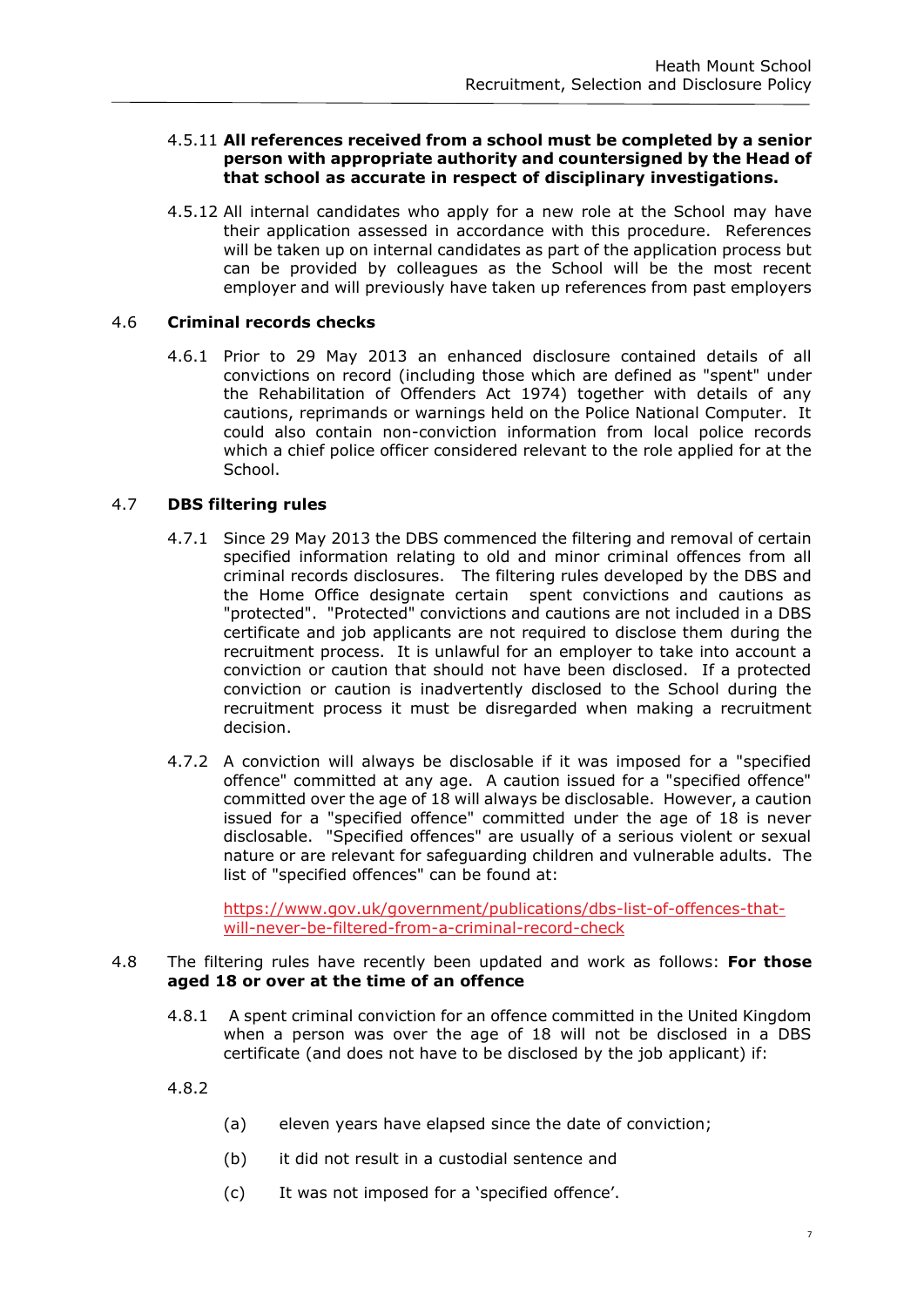- 4.9 A spent caution for an offence committed when a person was over the age of 18 will not be disclosed in a DBS certificate (and does not have to be disclosed by a job applicant) if: **For those aged under 18 at the time of an offence**
	- 4.9.1 A spent criminal conviction for an offence committed in the United Kingdom when a person was over the age of 18 will not be disclosed in a DBS certificate (and does not have to be disclosed by the job applicant) if:
		- (a) five and a half years have elapsed since the date of conviction;
		- (b) it did not result in a custodial sentence; and
		- (c) it was not imposed for a 'specified offence';
	- 4.9.2 A caution issued for an offence committed when a person was under the age of 18 will never be disclosed in a DBS certificate (and does not have to be disclosed by a job applicant).

#### 4.10 **The list of "specified offences" which must always be disclosed**

4.10.1 This contains a large number of offences, which includes certain sexual, violent and other offences that are considered so serious they will always be disclosed, regardless of when they took place or of the person's previous or subsequent criminal record. The list of "specified offences" can be found at:

https://www.gov.uk/government/publications/dbs-list-of-offences-thatwill-never-be-filtered-from-a-criminal-record-check.

#### 4.11 **Regulated activity**

- 4.11.1 The School applies for an enhanced disclosure from the DBS and a check of the Children's Barred List (now known as an Enhanced Check for Regulated Activity) in respect of all positions at the School which amount to "regulated activity" as defined in the Safeguarding Vulnerable Groups Act 2006 (as amended). The purpose of carrying out an Enhanced Check for Regulated Activity is to identify whether an applicant is barred from working with children by inclusion on the Children's Barred List and to obtain other relevant suitability information. Any position undertaken at, or on behalf of the School will amount to "regulated activity" if it is carried out:
	- (a) frequently, meaning once a week or more; or
	- (b) overnight, meaning between 2.00 am and 6.00 am; or
	- (c) satisfies the "period condition", meaning four times or more in a 30 day period; and
	- (d) provides the opportunity for contact with children.
- 4.11.2 Roles which are carried out on an unpaid / voluntary basis will only amount to regulated activity if, in addition to the above, they are carried out on an unsupervised basis.
- 4.11.3 It is for the School to decide whether a role amounts to "regulated activity" taking into account all the relevant circumstances. However, nearly all posts at the School amount to regulated activity. Limited exceptions could include an administrative post undertaken on a temporary basis in the School office outside of term time or voluntary posts which are supervised.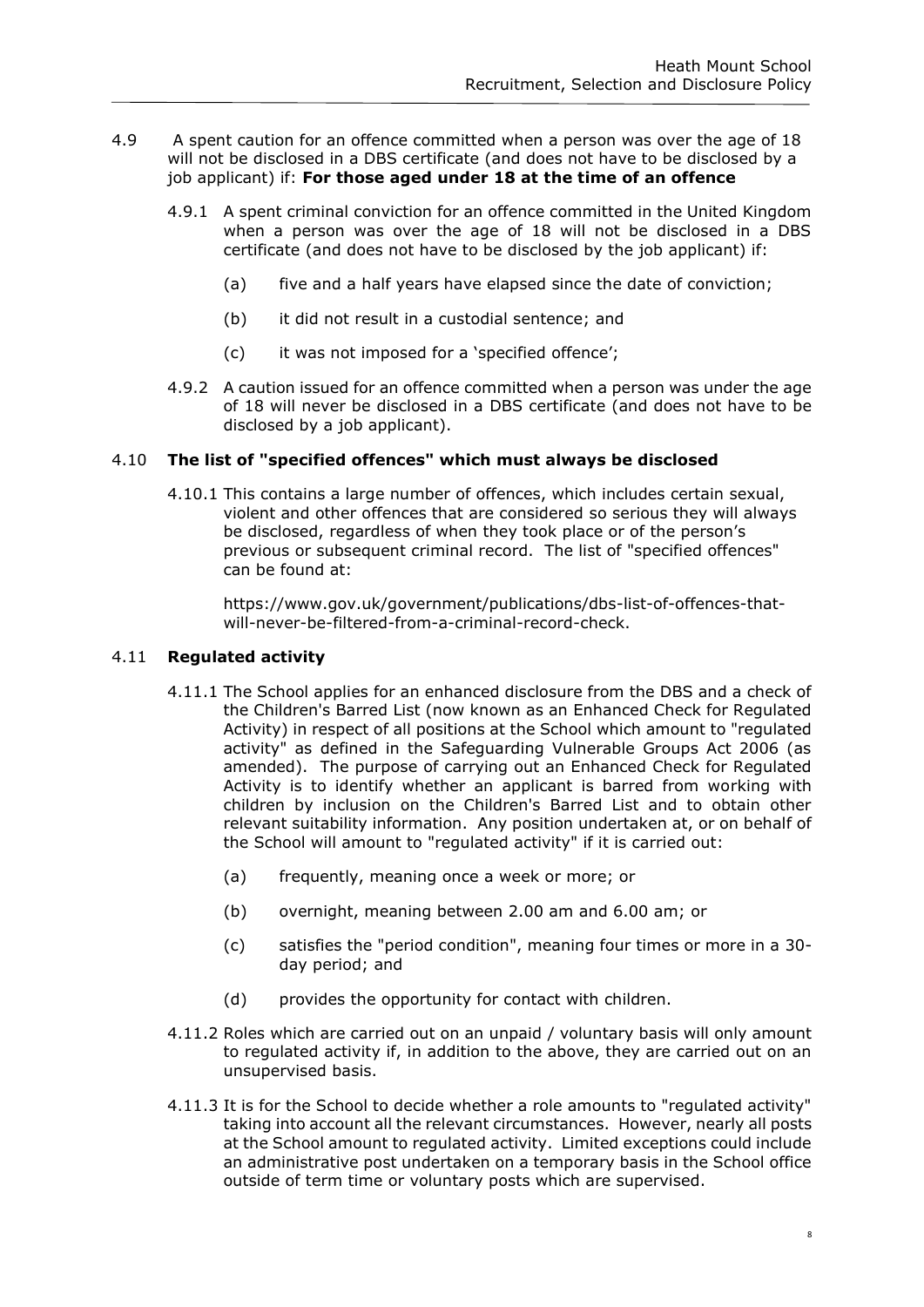# 4.12 **The DBS disclosure certificate**

- 4.12.1 The DBS issues the DBS disclosure certificate to the subject of the check only, rather than to the School. It is a condition of employment with the School that the **original** disclosure certificate is provided to the School within two weeks of it being received by the applicant. Original certificates should not be sent by post. A convenient time and date for bringing the certificate into the School should be arranged with the HR department as soon as it has been received. Applicants who are unable to attend at the School to provide the certificate are required to send in a certified copy by post or email within two weeks of the original disclosure certificate being received. Certified copies must be sent to HR@heathmount.org. Where a certified copy is sent, the original disclosure certificate must still be provided on the first working day.
- 4.12.2 Employment will remain conditional upon the original certificate being provided and it being considered satisfactory by the School.

# 4.13 **Starting work pending receipt of the DBS disclosure**

4.13.1 If there is a delay in receiving a DBS disclosure the Head has discretion to allow an individual to begin work pending receipt of the disclosure certificate. This will only be allowed if all other checks, including a clear check of the Children's Barred List (where the position amounts to regulated activity), have been completed and once appropriate supervision has been put in place. The Head should ensure a Risk Assessment takes place and this should be reviewed every two weeks until the DBS is received.

# 4.14 **Applicants with periods of overseas residence**

- 4.14.1 DBS checks will still be requested for applicants with recent periods of overseas residence and those with little or no previous UK residence. The School will take into account the "DBS unusual addresses guide" in such circumstances.
- 4.14.2 For applicants who are living overseas, or who have lived overseas previously, obtaining a DBS certificate may be insufficient to establish their suitability to work at the School. In such cases the applicant will be required to provide additional information about their suitability from the country (or countries) in which they have lived. The School's policy is to request such information from each overseas country in which the applicant has lived for a period of three months or more in the previous 10 years.
- 4.14.3 Where applicants are asked to provide further overseas information this will include a criminal records check from the relevant jurisdiction(s) or a certificate of good conduct (as appropriate) and / or references from any employment held.
- 4.14.4 Work can only commence once sufficient overseas information has been received and only if the School has considered that information and confirmed that the applicant is suitable to commence work at the School.

#### 4.15 **Prohibition from teaching check**

4.15.1 The School is required to check whether staff who carry out "teaching work" are prohibited from doing so. The School uses the Teaching Regulation Agency Teacher Services system to check whether successful applicants are the subject of a prohibition, or interim prohibition order issued by a professional conduct panel on behalf of the Teaching Regulation Agency.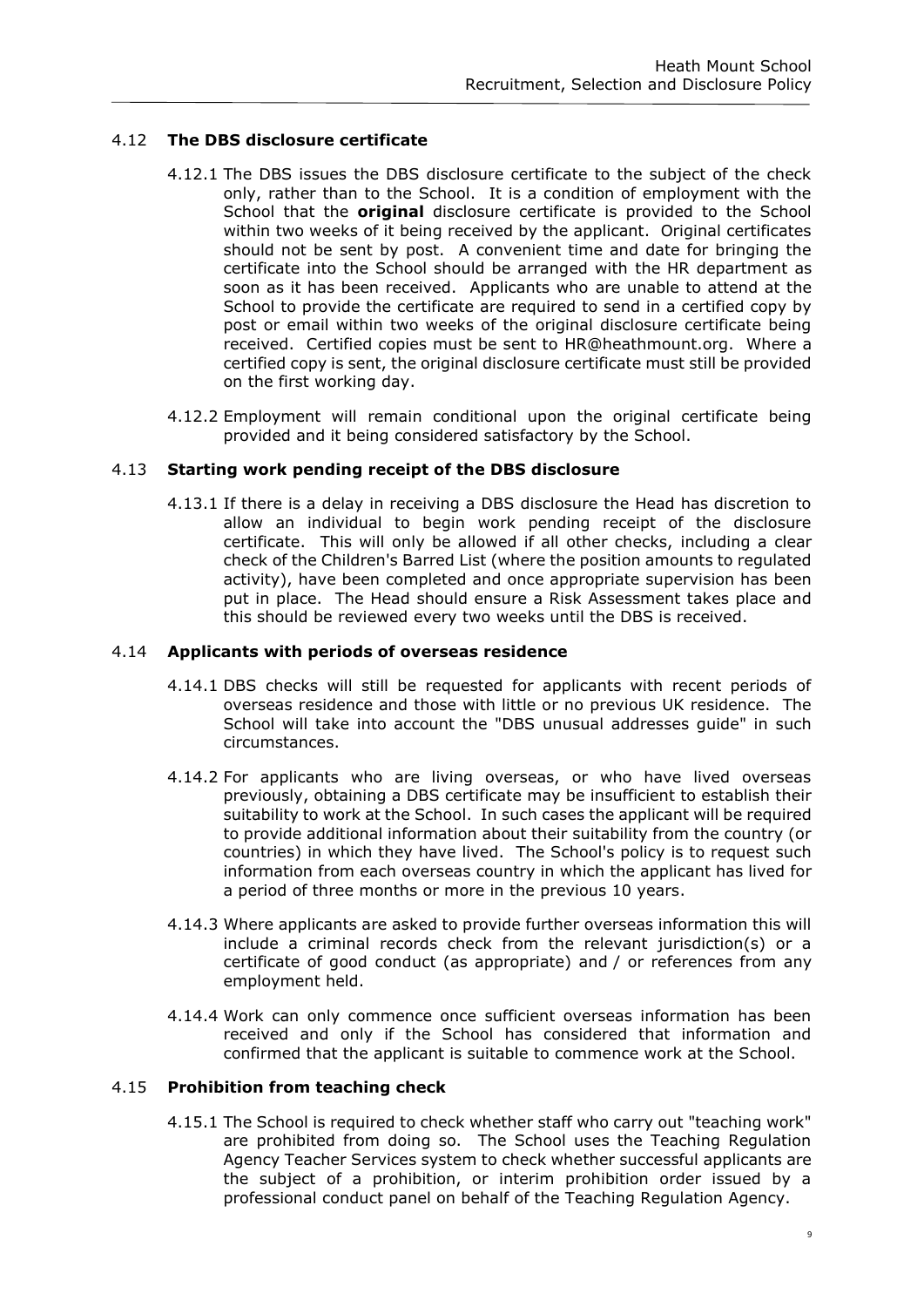- 4.15.2 In addition, the School asks all shortlisted applicants to declare whether they have ever been referred to, or are the subject of a sanction, restriction or prohibition issued by, the Teaching Regulation Agency or other equivalent body in the UK.
- 4.15.3 Where an applicant is not currently prohibited from teaching but has been the subject of a referral to, or hearing before, the Teaching Regulation Agency (or other equivalent body) whether or not that resulted in the imposition of a sanction, or where a sanction has lapsed or been lifted, the School will consider whether the facts of the case render the applicant unsuitable to work at the School.
- 4.15.4 The School applies the definition of "teaching work" set out in the Teachers' Disciplinary (England) Regulations 2012 which states that the following activities amount to "teaching work":
	- (a) planning and preparing lessons and courses for pupils;
	- (b) delivering lessons to pupils;
	- (c) assessing the development, progress and attainment of pupils; and
	- (d) reporting on the development, progress and attainment of pupils.
- 4.15.5 The above activities do not amount to "teaching work" if they are supervised by a qualified teacher or other person nominated by the Head. If in any doubt or if the applicant has taught previously, or may teach in future, the check will be undertaken, including for sports coaches.

#### 4.16 **Prohibition from management check**

- 4.16.1 The School is required to check whether any applicant for a management position is subject to a direction under section 128 of the Education and Skills Act 2008 which prohibits, disqualifies or restricts them from being involved in the management of an independent school (a **section 128 direction**).
- 4.16.2 The School will carry out checks for section 128 directions when appointing applicants into management positions from both outside the School and by internal promotion.
- 4.16.3 This check applies to appointments to the following positions made on or after 12 August 2015:
	- (a) Head;
	- (b) teaching posts on the senior leadership team;
	- (c) teaching posts which carry a departmental head role; and
	- (d) support staff posts on the senior leadership team.
	- (e) the School will assess on a case-by-case basis whether the check should be carried out when appointments are made to teaching and support staff roles which carry additional responsibilities.

The governing body will be subject to a section 128 direction check.

4.17 The relevant information is contained in the enhanced DBS disclosure certificate (which the School obtains for all posts at the School that amount to regulated activity). It can also be obtained through the Teaching Regulation Agency Teacher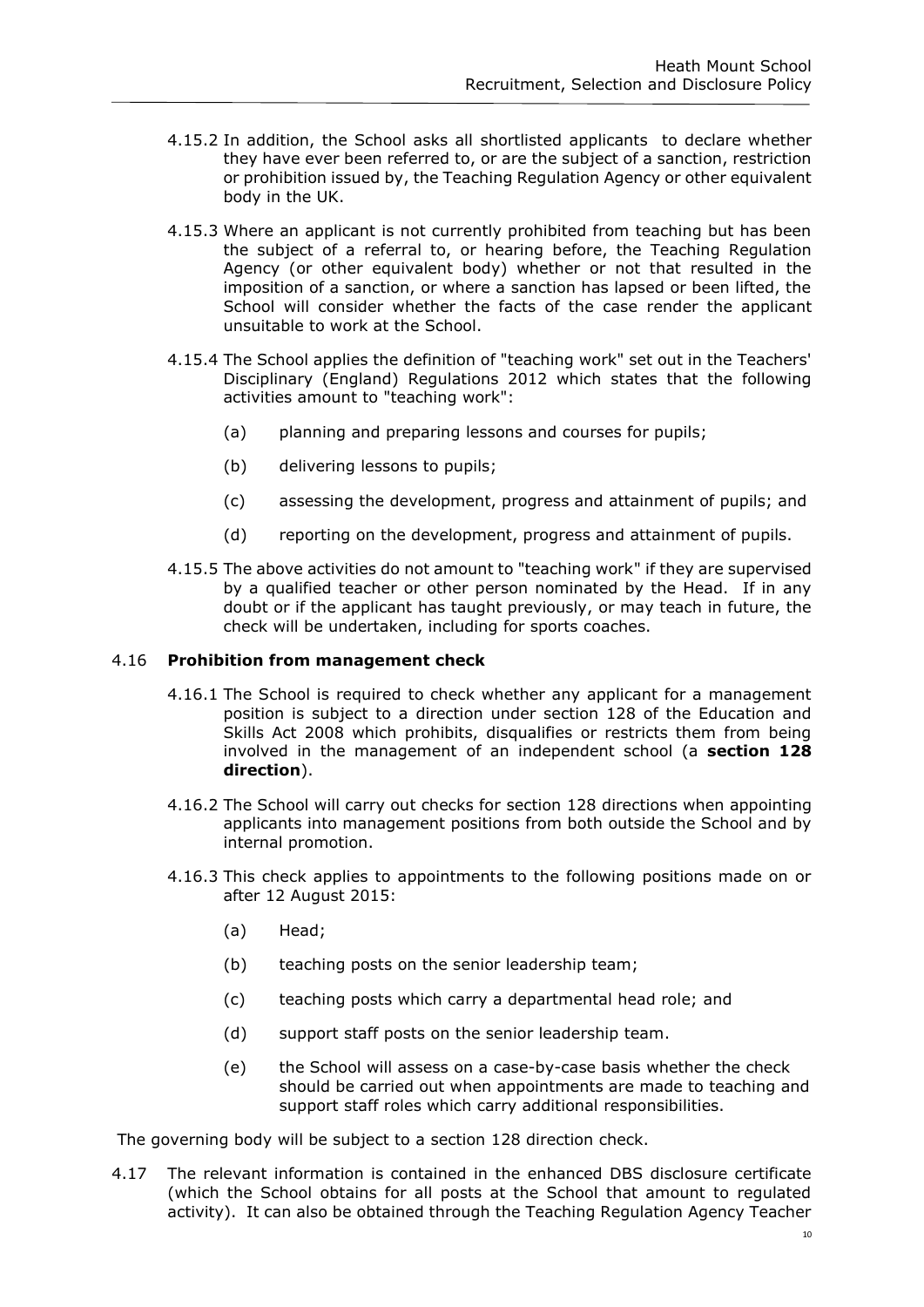Services system. The School will use either, or both, methods to obtain this information.

- 4.18 In addition, the School asks all shortlisted applicants to declare whether they have ever been the subject of a referral to the Department for Education or are subject to a section 128 direction or any other sanction which prohibits, disqualifies or restricts them from being involved in the management of an independent school.
- 4.19 Where an applicant is not currently prohibited from management but has been the subject of a referral to, or hearing before, the Department for Education or other appropriate body, whether or not that resulted in the imposition of a section 128 direction or other sanction, or where a section 128 direction or other sanction has lapsed or been lifted, the School will consider whether the facts of the case render the applicant unsuitable to work at the School.

# 4.20 **Disqualification from acting as a charity trustee or senior manager**

#### 4.20.1 **Background**

(a) Under the Charities Act 2011 it is a criminal offence for a person to act as a trustee or senior manager of a charity when disqualified from doing so. The Charities Act 2011 sets out the grounds on which a person can be disqualified from acting as a trustee or senior manager. These include various spent and unspent criminal offences and other sanctions.

# 4.20.2 **Who is covered?**

- (a) A person is considered to be a charity trustee if they are one of the people who have general control and management of the administration of the charity. In an independent school the trustees will typically be the governors of the school.
- (b) Senior managers include those employees who report directly to the charity trustees or have responsibility for the overall management and control of the charity's finances. At the School the disqualification rules will be applicable to all governors, the Head / Principal, Bursar and potentially other senior staff who report directly to the governors.
- (c) There is no single list or register that covers all of the disqualification criteria and the School therefore adopts a pragmatic approach to checking whether a person is disqualified. This is achieved by the use of a self-declaration form and the checking of relevant publicly accessible registers.

#### 4.20.3 **Self-declaration**

- (a) All applicants to whom an offer of employment is made to carry out a relevant role in EYP or LYP will be required to carry out a selfdeclaration form confirming those who are covered by the disqualification rules are required to complete a self-declaration form to confirm whether, to the best of their knowledge, they are subject to any of the disqualification criteria.
- (b) A failure to disclose relevant information, or the provision of false information, which subsequently comes to the School's attention may result in the termination of an appointment as a governor or senior manager or the withdrawal of an offer of employment and may also amount to a criminal offence.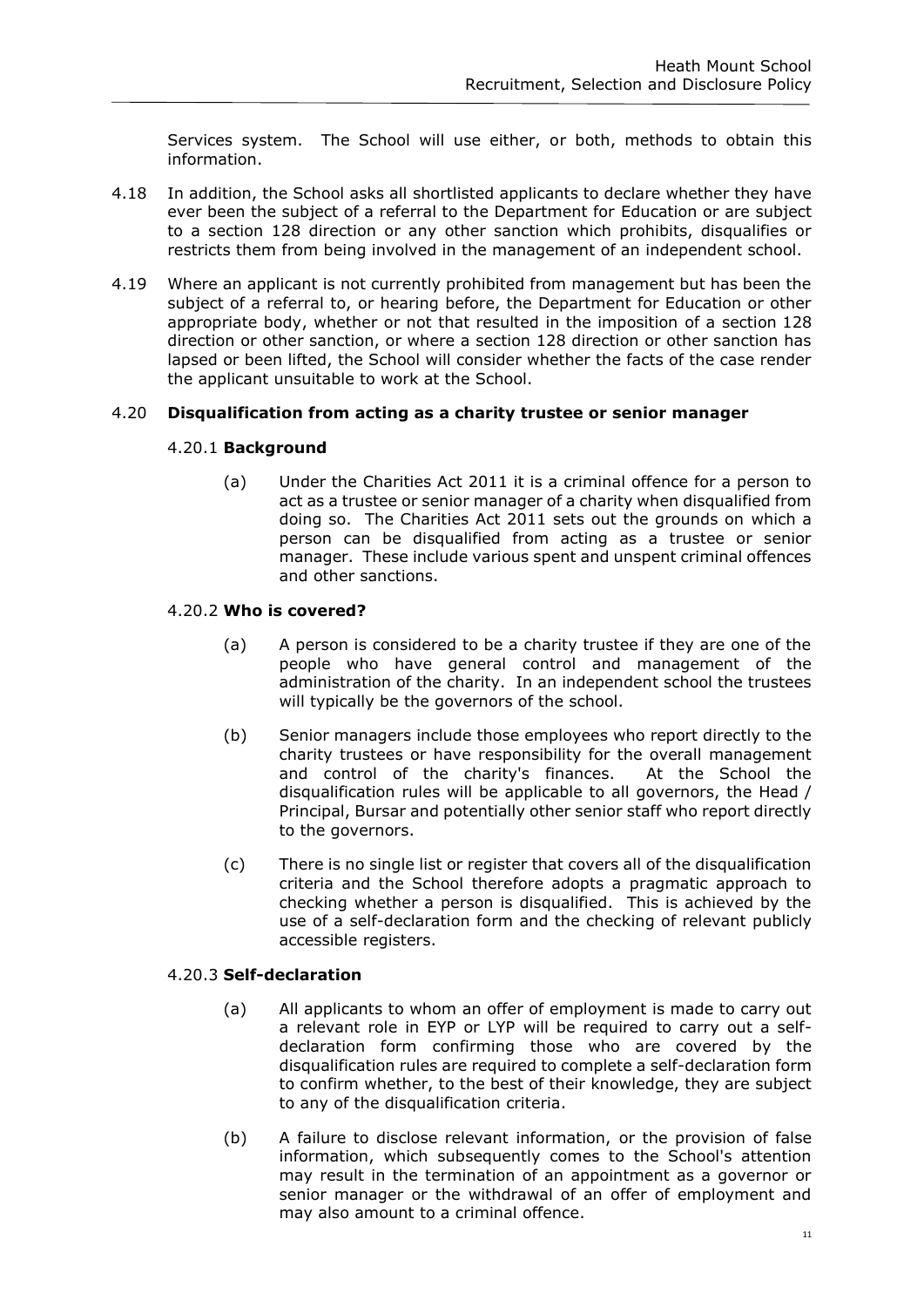(c) All those who are required to complete a self-declaration form are also under an ongoing duty to inform the School if there is a change in their circumstances that results or may result in them becoming disqualified from acting as a governor or senior manager.

# 4.20.4 **Checks by the School**

- (a) To ensure that it has accurate and up to date information the School will also check the following registers in respect of each governor and senior manager who is already in post or is appointed in future:
	- (i) the Bankruptcy and Insolvency Register;
	- (ii) the register of disqualified directors maintained by Companies House; and
	- (iii) and the register of persons who have been removed as a charity trustee.

# 4.20.5 **Waiver**

- (a) A person who discloses that one or more of the disqualification criteria is applicable to them may apply to the Charity Commission for a waiver of the disqualification.
- (b) The School may at its absolute discretion withdraw an offer of employment for a senior manager or cease or terminate an appointment to the governing body if a waiver application becomes necessary or is rejected by the Charity Commission. The School is under no obligation to await the outcome of a Charity Commission waiver application before taking such action.

# 4.21 **Childcare disqualification**

4.21.1 The Childcare Act 2006 (**Act**) and the Childcare (Disqualification) and Childcare (Early Years Provision Free of Charge) (Extended Entitlement) (Amendment) Regulations 2018 (**Regulations**) state that it is an offence for the School to employ anyone in connection with our early years provision (**EYP**) or later years provision (**LYP**) who is disqualified, or for a disqualified person to be directly involved in the management of EYP or LYP.

#### 4.21.2 **Definitions**

- (a) EYP includes usual school activities and any other supervised activity for a child up to 1 September after the child's 5th birthday, which takes place on the school premises during or outside of the normal school day;
- (b) LYP includes provision for children not in EYP and under the age of 8 which takes place on school premises outside of the normal school day, including, for example breakfast clubs, after school clubs and holiday clubs. It does not include extended school hours for cocurricular activities such as sports activities.

DUCA states that only those individuals who are employed directly to provide childcare are covered by the Regulations. "Childcare" means any form of care for a child, which includes education and any other supervised activity for a child who is aged 5 or under. "Childcare" in LYP does not include education during school hours but does cover before and after school clubs.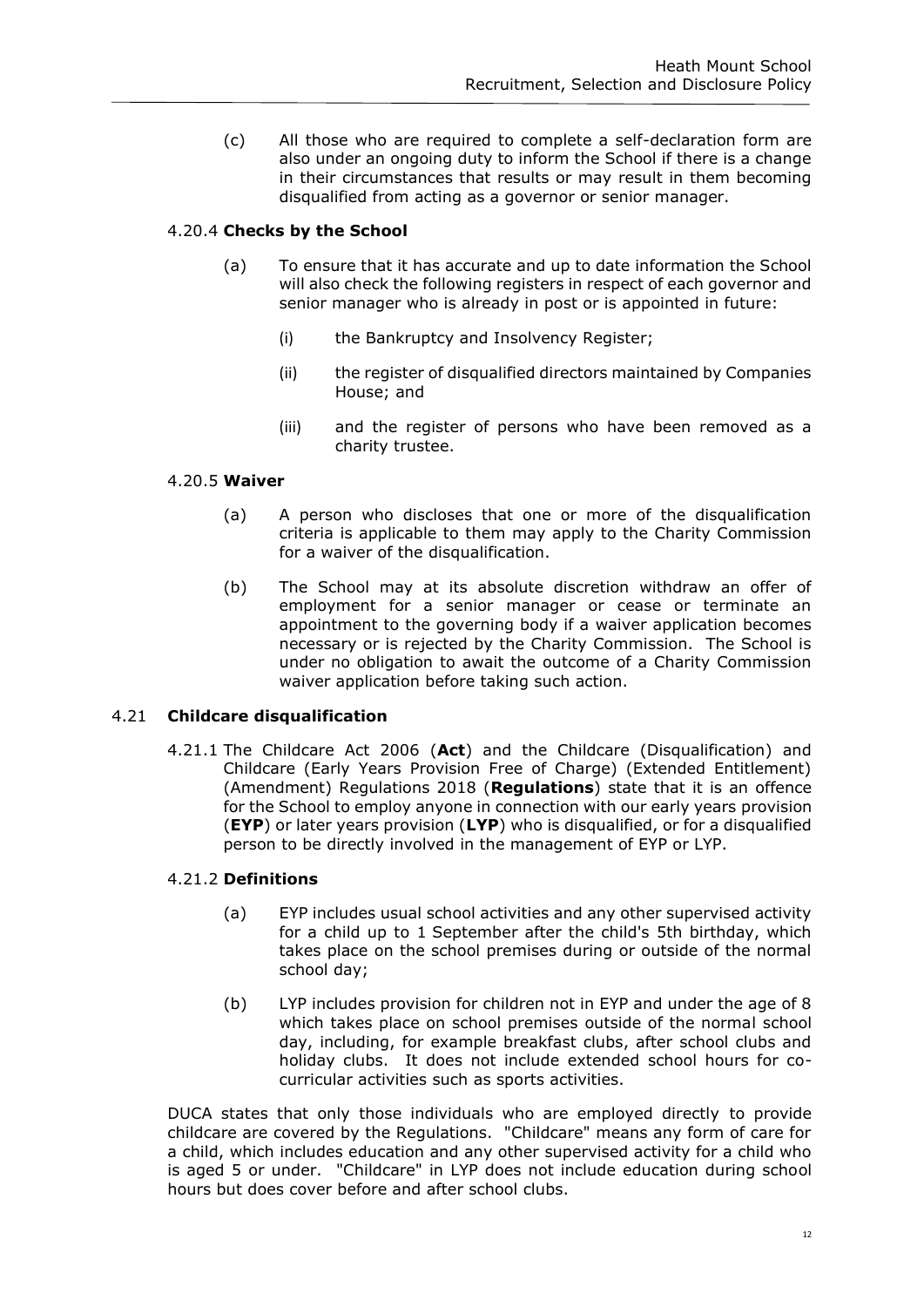# 4.21.3 **Relevant roles**

- (a) Roles which will be covered by the Regulations are teaching and teaching assistant positions in EYP, and those which involve the supervision of under 8s in LYP. Those who are directly involved in the management of EYP and LYP include the Head and may also include other members of the leadership team as well as those involved in the day-to-day management of EYP or LYP at the School.
- (b) DUCA contains an express statement that cleaners, drivers, transport escorts, catering and office staff are not covered by the Regulations.
- (c) Some roles at the School may involve the provision of childcare in EYP or LYP on an occasional basis. They will not automatically be within the scope of the Regulations and the School will therefore consider whether they do on a case-by-case basis. The Regulations only apply to a limited number of roles within the School but do extend beyond employees to governors and volunteers who carry out relevant work in EYP or LYP.

# 4.21.4 **Grounds for disqualification**

- (a) The grounds on which a person will be disqualified from working in connection with EYP or LYP are set out in the Regulations. They are not only that a person is barred from working with children (by inclusion on the Children's Barred List) but also include:
	- (i) having been cautioned (after 6 April 2007) for, or convicted of, certain criminal offences including violent and sexual criminal offences against children and adults whether committed in the United Kingdom or overseas;
	- (ii) various grounds relating to the care of children, including where an order is made in respect of a child under the person's care;
	- (iii) having been refused registration for the provision of childcare (including nurseries, day care and child minding or other childcare), having been disqualified from any such registration or having had that registration cancelled;
	- (iv) having been refused an application for registration of a children's home or having had any such registration cancelled; or
	- (v) having been prohibited, restricted or disqualified from private fostering.

# 4.21.5 **Self-declaration form**

- (a) All applicants to whom an offer of employment is made to carry out a relevant role in EYP or LYP will be required to complete a selfdeclaration form confirming whether they meet any of the criteria for disqualification under the Regulations.
- (b) The School will decide whether a role is relevant and within the scope of EYP or LYP by having regard to the guidance in DUCA. Employment with the School in any relevant role will be conditional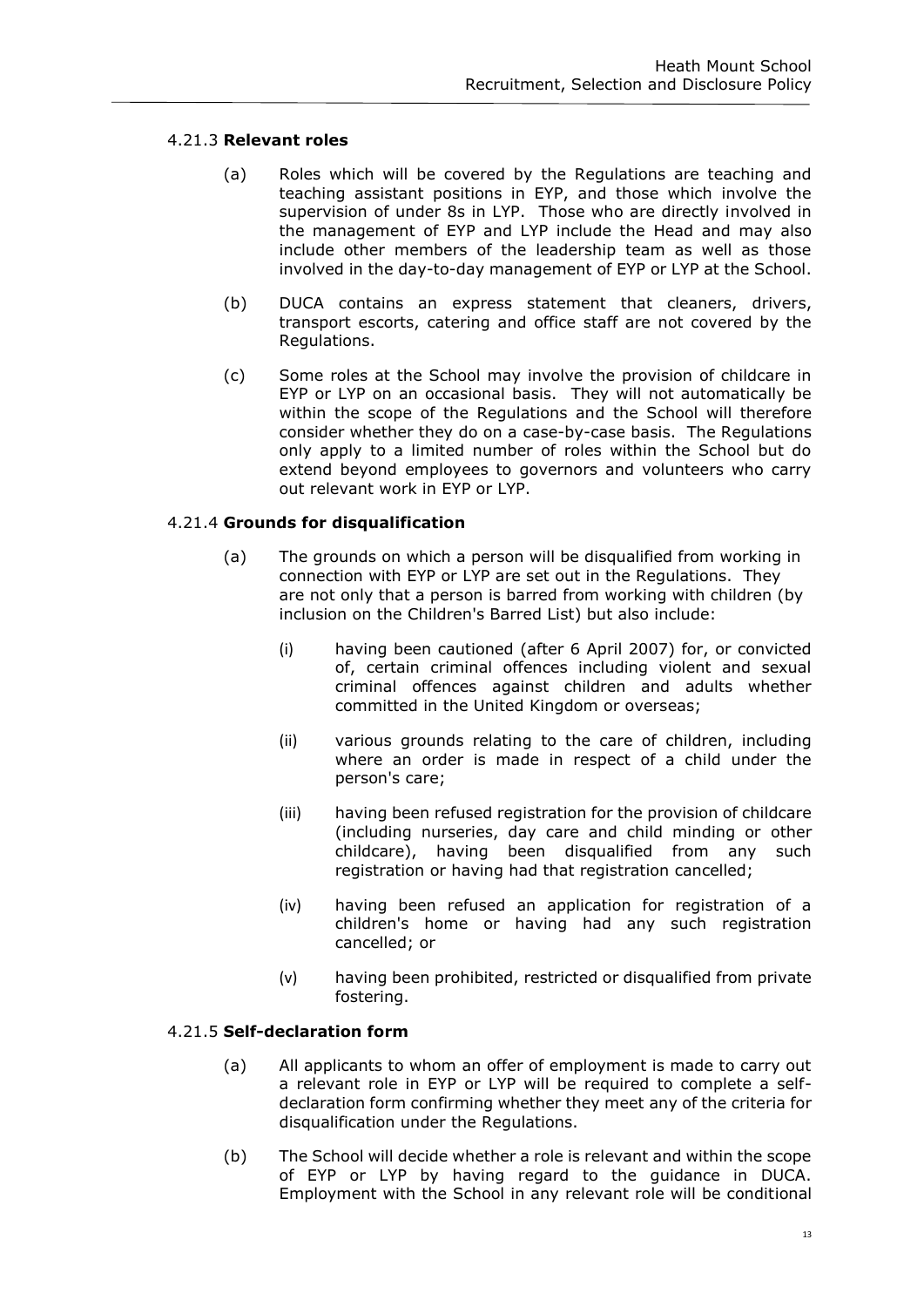upon completion of the self-declaration form and upon the applicant not being disqualified.

- (c) The School cannot permit any person who is currently disqualified to start work in a relevant role. The School also reserves the right at its absolute discretion to withdraw an offer of employment if, in the opinion of the School, any information disclosed in the selfdeclaration form renders that person unsuitable to work at the School.
- (d) Applicants who have any criminal records information to disclose about themselves must also provide the following information:
	- (i) details of the order, restriction, conviction or caution and the date that this was made;
	- (ii) the relevant court or body and the sentence, if any, which was imposed; and
	- (iii) a copy of the relevant order or conviction.

**Applicants are not required to disclose a caution or conviction for an offence committed in the United Kingdom if it has been filtered in accordance with the DBS filtering rules (see section 4.7 above).**

**For the avoidance of doubt the School does not require applicants to request any criminal records information directly from the DBS. The School only requires applicants to provide relevant information about themselves "to the best of their knowledge".**

# 4.21.6 **Waiver of a disqualification**

(a) A person who discloses information which appears to disqualify them from working in a relevant role may apply to Ofsted for a waiver of the disqualification. The School may withdraw an offer of employment at its absolute discretion and is under no obligation to await the outcome of an Ofsted waiver application. If a waiver application is rejected the School will withdraw the conditional offer of employment.

#### 4.21.7 **Retention of disqualification information**

(a) The School will securely destroy any information which is provided by an applicant which is not relevant to the childcare disqualification requirements as soon as it is established that it is not relevant. Where a person appointed to a role at the School is found to be disqualified the School will retain any relevant information only for the period it takes for a waiver application to be heard and the decision communicated to the School, after which it will be securely destroyed.

#### 4.21.8 **Continuing duty to disclose change in circumstances**

(a) After making this declaration staff in a relevant role are under an ongoing duty to inform the School if their circumstances change in a way which would mean they subsequently meet any of the criteria for disqualification. Any failure to disclose relevant information now, or of a future change in circumstances, will be treated as a serious disciplinary matter and may lead to the withdrawal of a job offer or dismissal for gross misconduct.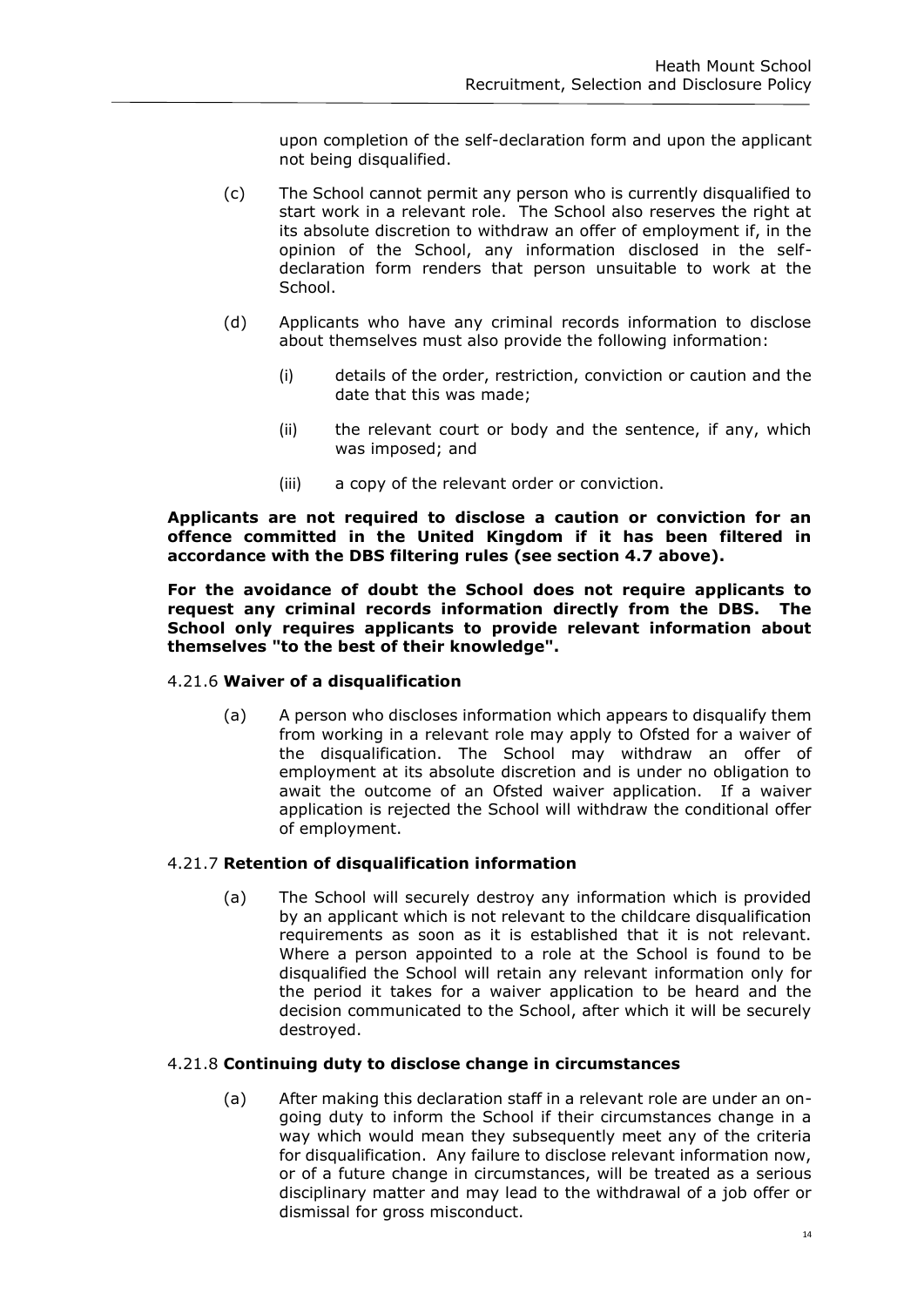# 4.22 **Medical fitness**

- 4.22.1 The School is legally required to verify the medical fitness of anyone to be appointed to a post at the School, after an offer of employment has been made but before the appointment can be confirmed.
- 4.22.2 It is the School's practice that all applicants to whom an offer of employment is made must complete a Health Questionnaire. The School will arrange for the information contained in the Health Questionnaire to be reviewed by the School's medical team. The information contained in the Health Questionnaire will be reviewed against the Job Description and the Person Specification for the particular role, together with details of any other physical or mental requirements of the role i.e., proposed timetable, extracurricular activities, layout of the School etc. If the School's medical team have any doubts about an applicant's fitness the School will consider reasonable adjustments in consultation with the applicant. The School may also seek a further medical opinion from a specialist or request that the applicant undertakes a full medical assessment.
- 4.22.3 The School is aware of its duties under the Equality Act 2010. No job offer will be withdrawn without first consulting with the applicant, obtaining medical evidence, considering reasonable adjustments and suitable alternative employment.

# 5 **Contractors and agency staff**

- 5.1 The School must complete the same checks for contractors and their employees) undertaking regulated activity at the School as it does for its own employees. The School requires written confirmation from the contractor that it has completed these checks on all of those individuals whom it intends will work at the School before any such individual can commence work at the School.
- 5.2 Agencies who supply staff to the School must also complete the pre-employment checks which the School would otherwise complete for its staff. Again, the School requires confirmation that these checks have been completed before an individual can commence work at the School.
- 5.3 The School will independently verify the identity of individuals supplied by contractors or an agency in accordance with section 4. above and requires the provision of the DBS disclosure certificate before those individuals can commence work at the School.

# 6 **Volunteers**

- 6.1 The School will request an enhanced DBS disclosure and Children's Barred List information on all volunteers undertaking regulated activity with pupils at or on behalf of the School (the definition of regulated activity set out in section 4.3.2 above will be applied to all volunteers).
- 6.2 The School will request an enhanced DBS disclosure without Children's Barred List information on all volunteers who do not undertake regulated activity. This is likely to be because their volunteering duties are subject to regular, day to day supervision by a fully checked member of staff or by a volunteer who the School has deemed appropriate to supervise and ensure the safety of those pupils in their care.
- 6.3 Under no circumstances will the School permit an unchecked volunteer to have unsupervised contact with pupils.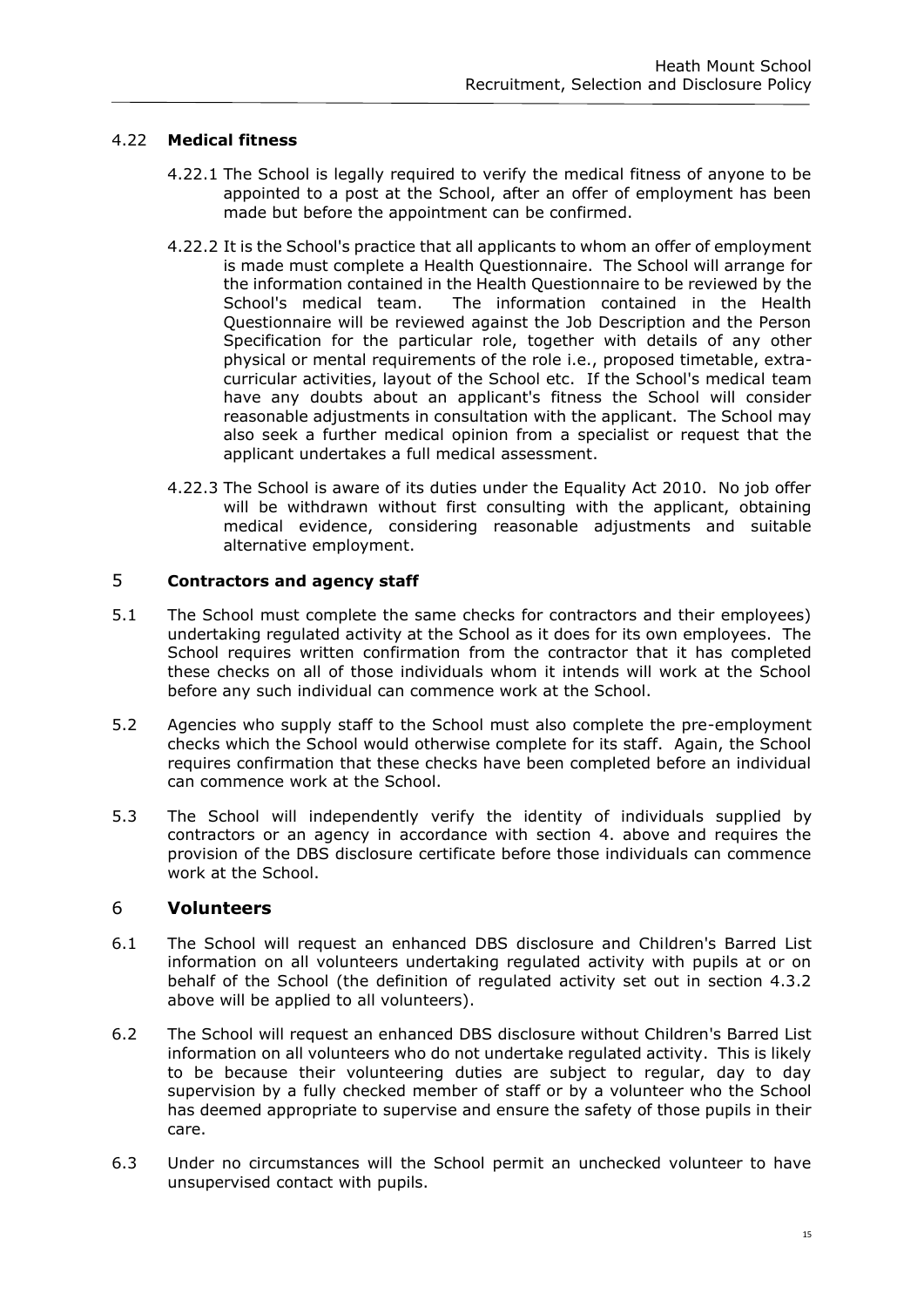- 6.4 It is the School's policy that a new DBS certificate is required for volunteers who will engage in regulated activity but who have not been involved in any activities with the School for three consecutive months or more. Those volunteers who are likely to be involved in activities with the School on a regular basis may be required to sign up to the DBS update service as this permits the School to obtain up to date criminal records information without delay prior to each new activity in which a volunteer participates.
- 6.5 In addition, the School will seek to obtain such further suitability information about a volunteer as it considers appropriate in the circumstances. This may include (but is not limited to the following):
	- 6.5.1 formal or informal information provided by staff, parents and other volunteers;
	- 6.5.2 character references from the volunteer's place of work or any other relevant source; and
	- 6.5.3 an informal safer recruitment interview.

# 7 **Visiting speakers and the Prevent Duty**

- 7.1 The Prevent Duty Guidance requires the School to have clear protocols for ensuring that any visiting speakers, whether invited by staff or by pupils, are suitable and appropriately supervised.
- 7.2 The School is not permitted to obtain a DBS disclosure or Children's Barred List information on any visiting speaker who does not engage in regulated activity at the School or perform any other regular duties for or on behalf of the School.
- 7.3 All visiting speakers will be subject to the School's usual visitors protocol. This will include signing in and out at Reception, the wearing of a visitor's badge at all times and being escorted by a fully vetted member of staff between appointments.
- 7.4 The School will also obtain such formal or informal background information about a visiting speaker as is reasonable in the circumstances to decide whether to invite and / or permit a speaker to attend the School. In doing so the School will always have regard to the visiting speaker's policy, the Prevent Duty Guidance and the definition of "extremism" set out in KCSIE which states:

"*"Extremism" is vocal or active opposition to fundamental British values, including democracy, the rule of law, individual liberty and mutual respect and tolerance of different faiths and beliefs. We also include in our definition of extremism calls for the death of members of our armed forces, whether in this country or overseas. Terrorist groups very often draw on extremist ideas developed by extremist organisations.*"

7.5 In fulfilling its Prevent Duty obligations the School does not discriminate on the grounds of race, colour, nationality, ethnic or national origin, religion or religious belief, sex or sexual orientation, marital or civil partner status, disability or age.

# 8 **Policy on recruitment of ex-offenders**

#### 8.1 **Background**

8.1.1 The School will not unfairly discriminate against any applicant for employment on the basis of conviction or other details disclosed. The School makes appointment decisions on the basis of merit and ability. If an applicant has a criminal record this will not automatically bar them from employment with the School. Each case will be decided on its merits in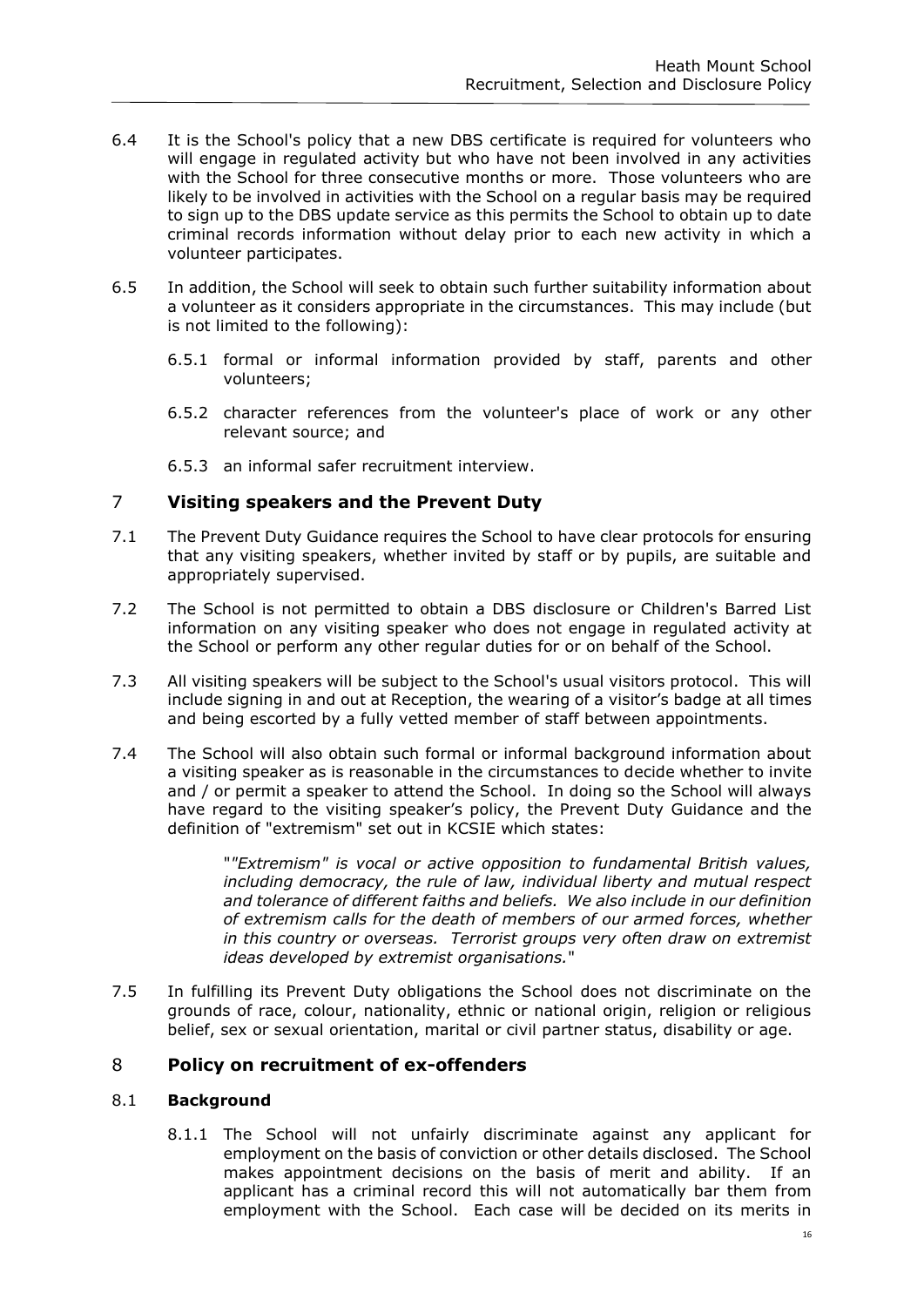accordance with the objective assessment criteria set out in paragraph 8.2 below.

- 8.1.2 All positions within the School are exempt from the provisions of the Rehabilitation of Offenders Act 1974. All applicants must therefore declare all previous convictions and cautions, including those which would normally be considered "spent" except those received for an offence committed in the United Kingdom if it has been filtered in accordance with the DBS filtering rules (see section 4.3.1 above).
- 8.1.3 A failure to disclose a previous conviction (which should be declared) may lead to an application being rejected or, if the failure to disclose is discovered after employment has started, may lead to summary dismissal on the grounds of gross misconduct. A failure to disclose a previous conviction may also amount to a criminal offence.
- 8.1.4 It is unlawful for the School to employ anyone who is barred from working with children. It is a criminal offence for any person who is barred from working with children to apply for a position at the School. The School will make a report to the police and / or the DBS if:
	- (a) it receives an application from a barred person
	- (b) it is provided with false information in, or in support of an applicant's application; or
	- (c) it has serious concerns about an applicant's suitability to work with children.

# 8.2 **Assessment criteria**

- 8.2.1 In the event that relevant information (whether in relation to previous convictions or otherwise) is volunteered by an applicant during the recruitment process or obtained through a disclosure check, the School will consider the following factors before reaching a recruitment decision:
	- (a) whether the conviction or other matter revealed is relevant to the position in question;
	- (b) the seriousness of any offence or other matter revealed;
	- (c) the length of time since the offence or other matter occurred;
	- (d) whether the applicant has a pattern of offending behaviour or other relevant matters;
	- (e) whether the applicant's circumstances have changed since the offending behaviour or other relevant matters; and
	- (f) the circumstances surrounding the offence and the explanation(s) offered by the applicant.
- 8.2.2 If the post involves regular contact with children, it is the School's normal policy to consider it a high risk to employ anyone who has been convicted at any time of any the following offences:
	- (a) murder, manslaughter, rape, other serious sexual offences, grievous bodily harm or other serious acts of violence; or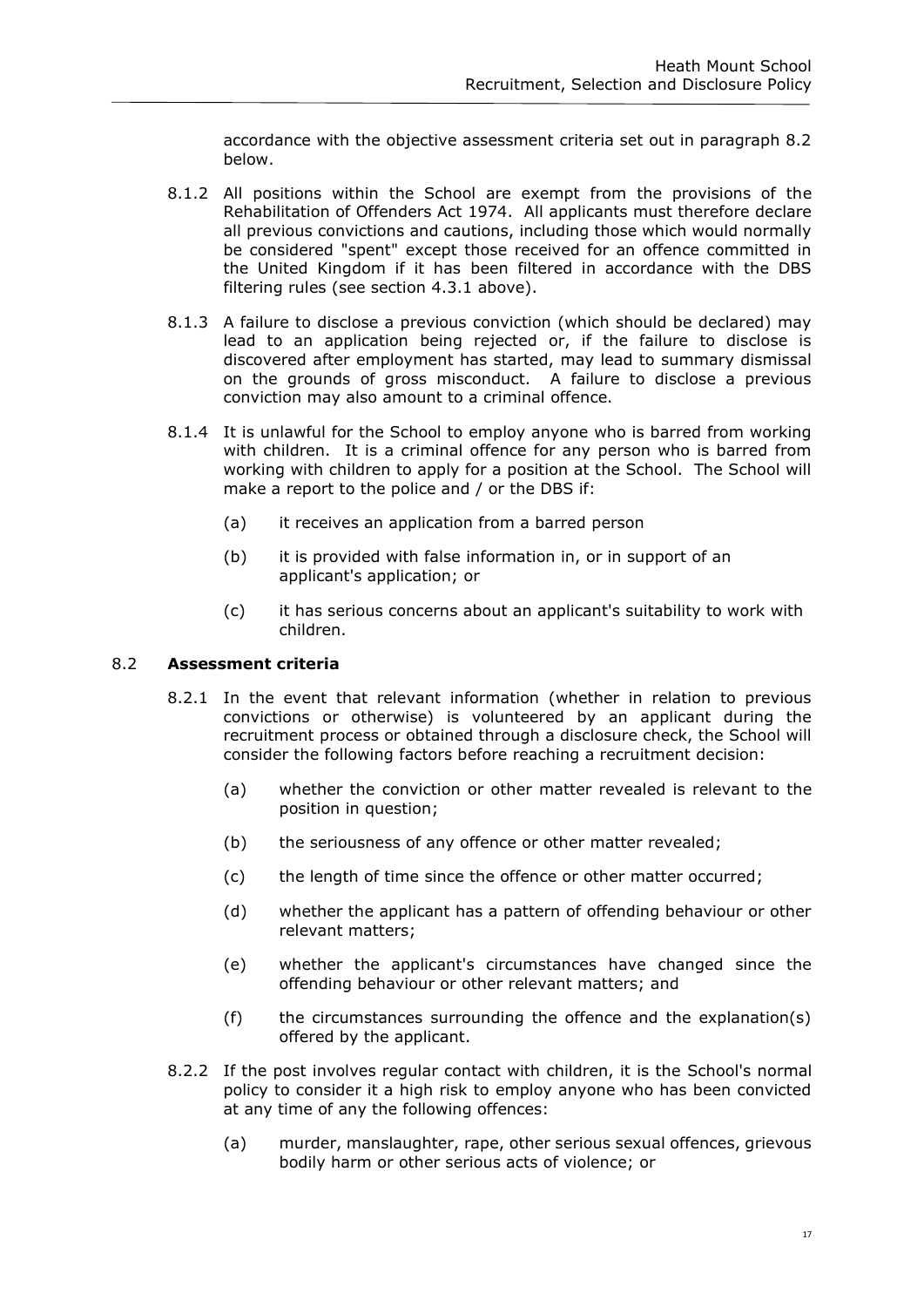- (b) serious class A drug related offences, robbery, burglary, theft, deception or fraud.
- 8.2.3 If the post involves access to money or budget responsibility, it is the School's normal policy to consider it a high risk to employ anyone who has been convicted at any time of robbery, burglary, theft, deception or fraud.
- 8.2.4 If the post involves some driving responsibilities, it is the School's normal policy to consider it a high risk to employ anyone who has been convicted of drink driving within the last ten years.

# 8.3 **Assessment procedure**

- 8.3.1 In the event that relevant information (whether in relation to previous convictions or otherwise) is volunteered by an applicant during the recruitment process or obtained through a disclosure check, the School will carry out a risk assessment by reference to the criteria set out above. The assessment form must be signed by the Bursar and the Head of the School before a position is offered or confirmed.
- 8.3.2 If an applicant wishes to dispute any information contained in a disclosure, they may do so by contacting the DBS. In cases where the applicant would otherwise be offered a position were it not for the disputed information, the School may, where practicable and at its discretion, defer a final decision about the appointment until the applicant has had a reasonable opportunity to challenge the disclosure information.

#### 8.4 **Retention and security of disclosure information**

8.4.1 The School's policy is to observe the guidance issued or supported by the DBS on the use of disclosure information.

# 9 **Whistleblowing and exit interviews**

9.1 All staff are expected and encouraged to raise concerns they have, whether related to the safeguarding and welfare of pupils, the conduct of staff or other matters, during the course of their employment in accordance with the School's polices (including the Whistleblowing Policy, the Safeguarding Policy and the Staff Code of Conduct). Safeguarding children is at the centre of the School's culture and is accordingly considered formally during staff performance development reviews and appraisal and finally at an exit interview which are held with all leavers.

# 10 **Referrals to the DBS and Teaching Regulation Agency**

- 10.1 This policy is primarily concerned with the promotion and practice of safer recruitment However, applicants should be aware that the School has legal responsibilities to fulfil when employment comes to an end. In particular, the School has a legal duty to make a referral to the DBS in circumstances where:
	- 10.1.1 An individual has applied for a position at the School despite being barred from working with children; and / or
	- 10.1.2 an individual has been removed by the School from working in regulated activity (whether paid or unpaid), or has resigned prior to being removed, because they have harmed or pose a risk of harm to, a child.
- 10.2 The DBS will consider whether to impose sanctions on that individual which may restrict or prevent them from working with children in future.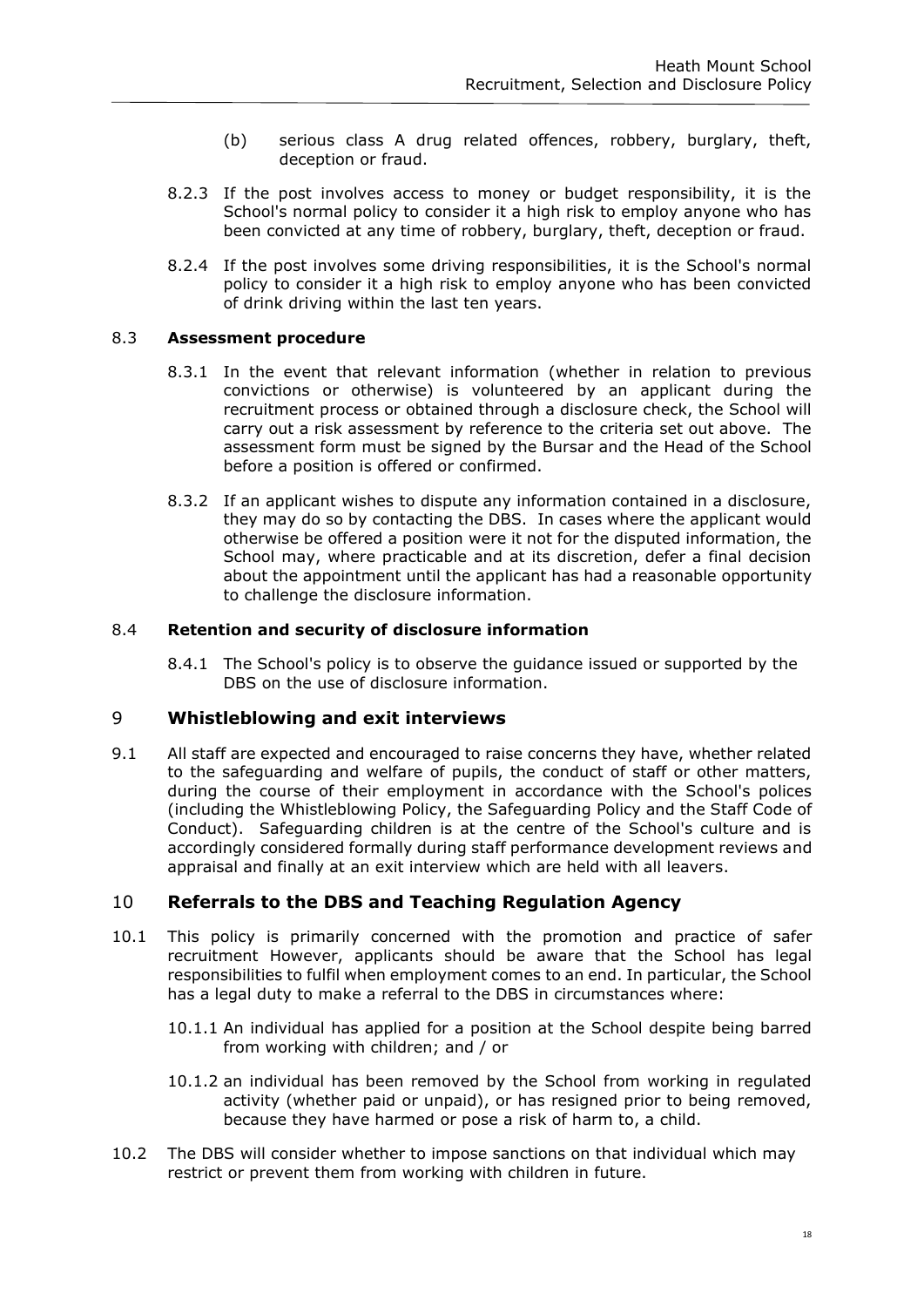- 10.3 In addition, if a teacher is dismissed because they are found to have committed serious misconduct, or they have breached the Teachers' Standards, or they resign prior to dismissal on such grounds, the School will make a referral to the Teaching Regulation Agency.
- 10.4 The Teaching Regulation Agency will consider whether to impose a prohibition from teaching order.

# 11 **Queries**

11.1 If an applicant has any queries on how to apply for the post at the School, they should contact the Bursar.

| Governors' Committee normally reviewing:                      |                                                                        |
|---------------------------------------------------------------|------------------------------------------------------------------------|
| Effective from:                                               | 1 <sup>st</sup> September 2021                                         |
| Date last formally approved:                                  | 15th November 2021                                                     |
| Date of next review:                                          | September 2022                                                         |
| responsible<br>for<br>Person<br>implementation and monitoring | Head<br><b>Bursar</b>                                                  |
| Related policies:                                             | Visiting Speaker Policy<br>Child Protection and Safeguarding<br>Policy |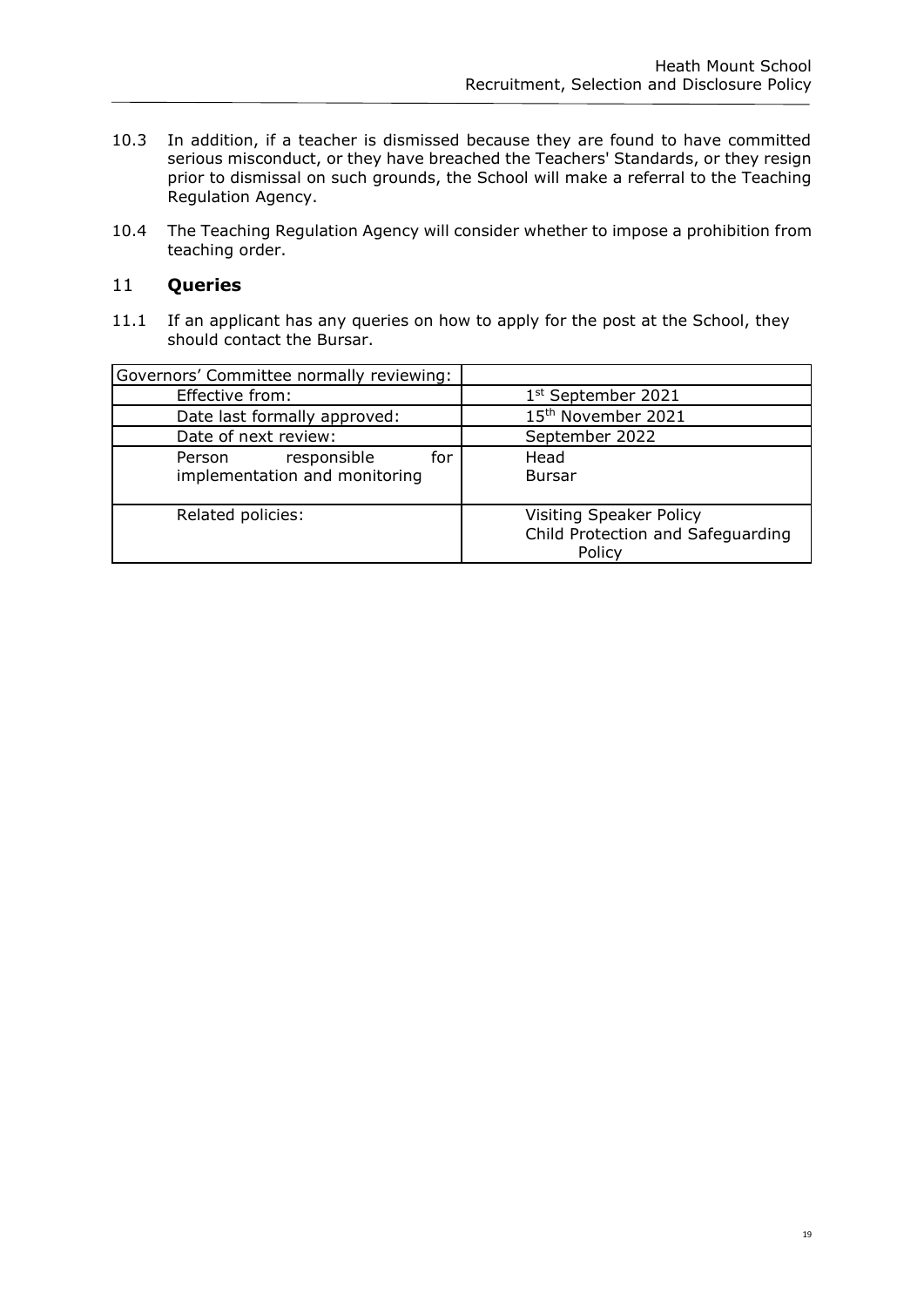# <span id="page-19-0"></span>**Appendix 1 List of valid identity documents**

# **Group 1: primary identity documents**

- current valid passport
- biometric residence permit (UK)
- current driving licence photocard full or provisional (UK / Isle of Man and Channel Islands )
- birth certificate issued within 12 months of birth (UK, Isle of Man and Channel Islands - including those issued by UK authorities overseas, such as Embassies, High Commissions and HM Forces)
- adoption certificate (UK and Channel Islands)

#### **Group 2a: trusted government documents**

- current driving licence photocard full or provisional (all countries outside the EEA excluding Isle of Man and Channel Islands)
- current driving licence paper version if issued before 1998 full or provisional (UK / Isle of Man / Channel Islands and EEA; full or provisional)
- birth certificate issued after time of birth (UK, Isle of Man and Channel Islands)
- marriage / civil partnership certificate (UK and Channel Islands)
- immigration document, visa or work permit (issued by a country outside the UK. Valid only for roles whereby the applicant is living and working outside of the UK. Visa / permit must relate to the non-EEA country in which the role is based)
- HM Forces ID card (UK)
- firearms licence (UK, Channel Islands and Isle of Man)

All driving licences must be valid.